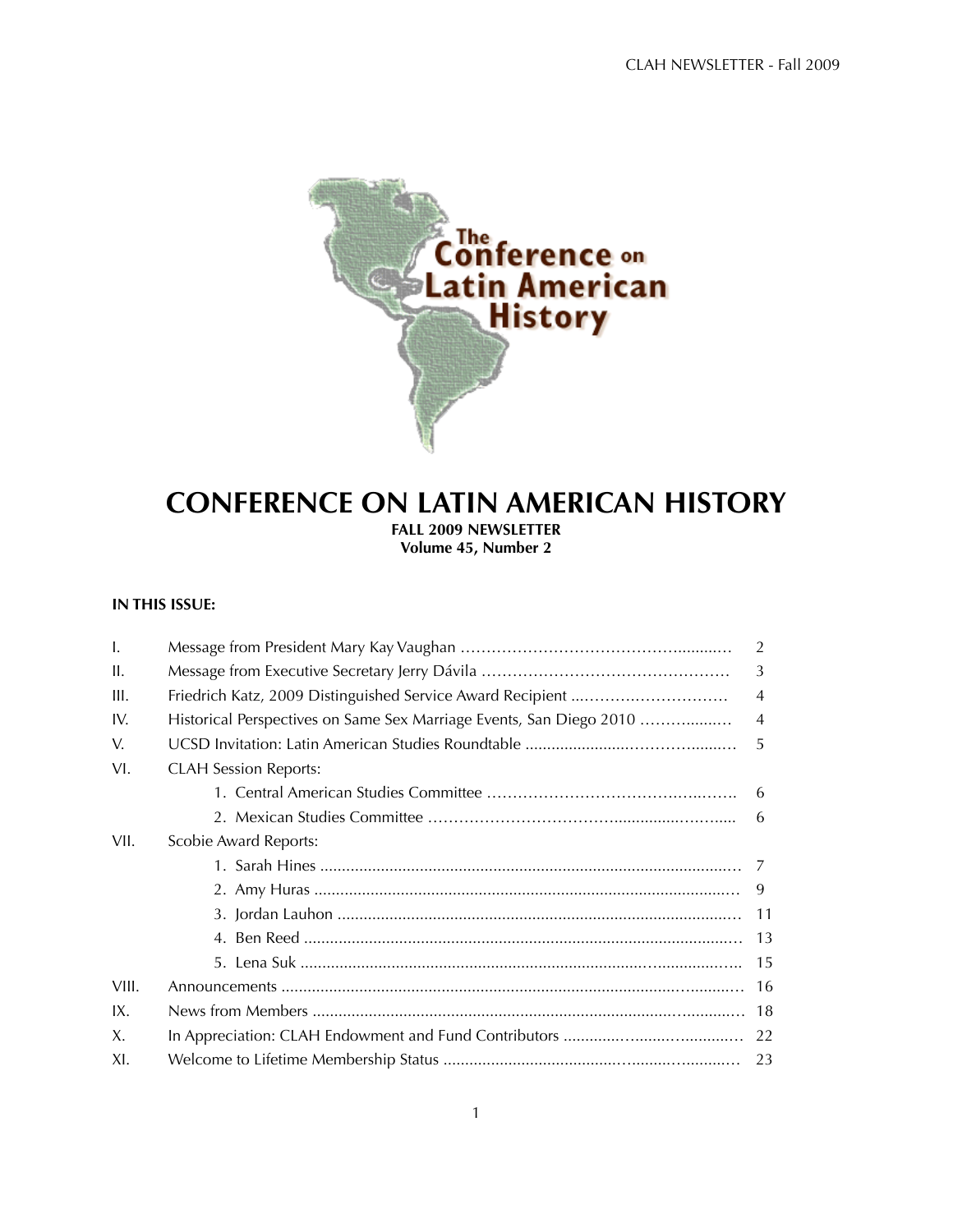# **2009 CLAH OFFICERS AND COMMITTEES**

––––––––––––––––––––––––––––––––––––––––––––––––––––––––––––––––––––––––––––––

# **General Committee**

*Executive Committee:* President: Mary Kay Vaughn Vice President: Cynthia Radding Past President: Jeffrey Lesser Executive Secretary: Jerry Dávila

*Elected Members:* Christine Hunefeldt (2008-2009) Ben Vinson III (2008-2009) Georgette Dorn (2009-2010) Erick Langer (2009-2010)

*Ex-Officio Members: HAHR* Editors: George Reid Andrews Alejandro de la Fuente Lara Putnam *The Americas* Editor: Eric Zolov H-Latam Editors: Michael Innis-Jiménez Dennis Hidalgo Fritz Schwaller

# **Standing Committees**

*2011 Program Committee:* Nancy Appelbaum, Chair Peter Beattie Rachel O'Toole

*2010 Program Committee:* Bianca Premo, Chair Nancy Applebaum Bryan McCann

*Nominating Committee:* Sandra McGee Deutsch, Chair Mark Burkholder Susie Porter

#### **Regional/Topical Committees**

*Andean Studies:* Kimberly Gauderman, Chair Rachel O'Toole, Secretary

*Borderlands/Frontiers:* José Refúgio de la Torre, Chair Steven Hackel, Secretary

*Brazilian Studies:* Judy Bieber, Chair Marshall Eakin, Secretary

*Caribbean Studies:* Lara Putnam, Chair Juan C. Santamarina, Secretary

*Central American Studies:* Jordana Dym, Chair Virginia Garrard-Burnett, Secretary

*Chile-Río de la Plata Studies* Jody Pavilak, Chair Adriana Brodsky, Secretary

*Colonial Studies:* Jovita Baber, Chair Karen Graubart, Secretary

*Gran Colombia Studies:* Lina del Castillo, Chair Hayley Froysland, Secretary

*Mexican Studies* Susie Porter, Chair Jocelyn Olcott, Secretary

*Teaching and Teaching Materials:* Kirk Shaffer, Chair Marc Becker, Secretary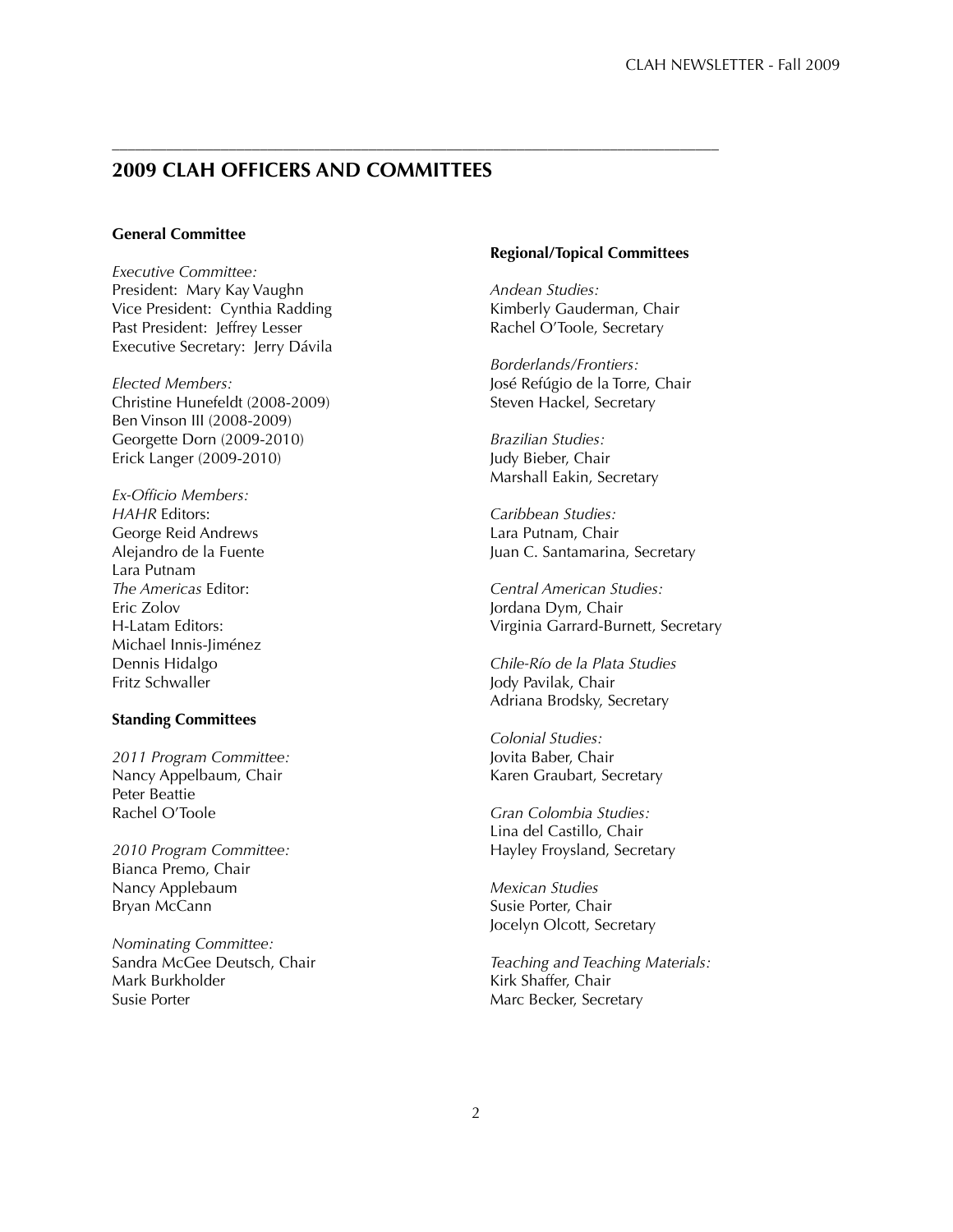# **I. MESSAGE FROM PRESIDENT MARY KAY VAUGHAN**

––––––––––––––––––––––––––––––––––––––––––––––––––––––––––––––––––––––––––––––

We look forward to seeing you in San Diego! Bianca Premo (chair), Bryan McCann and Nancy Appelbaum have put together an impressive program of 47 panels, fully 35 of which are co-sponsored with the AHA. The program shows broad preference for social and cultural history, popular politics, and the on-going exploration of new periods (post-1940) and themes (Jewish, Arab, and Chinese immigrations; gender, masculinity, and childhood; and attention to place and transnational forces in the formation of racial, ethnic, and class identities).

As CLAH General Secretary Jerry Dávila explains in his letter to members, the program can be downloaded from our new website, and as of this year printed copies will also be available at the CLAH Information Table at the Hyatt in San Diego. Many thanks to Jerry for coordinating the design and implementation



of our new, versatile website, and to members for their flexibility and willingness to value economy by viewing the program online (and picking up the printed copy at the meeting).

In keeping with the CLAH General Committee's commitment to support emerging scholars, I have organized a presidential panel in which three Scobie award recipients—Jadwiga Pieper Mooney, Erika Windler, and Julia O'Hara—will discuss their experience in turning their dissertations into books. The panel will be useful to many young historians as they take up this critical task. As we noted in the spring bulletin, the General Committee voted to increase the number of Scobie pre-dissertation awards from four to five. The value of these grants is fully visible not only in the work of those who will present in the presidential panel but in the impressive reports published here from our 2009 winners –Sarah Hines, Ben Reed, Jordan Lauhon, Amy Huras, and Lena Suk.

At our luncheon on Friday January 8 in Randall Ballroom A of the Hyatt, we will celebrate new scholarship as we award prizes across subfields and genres. We are delighted to announce that the CLAH Service Award will this year go to Friedrich Katz, Morton D. Hull Distinguished Service Professor Emeritus in History at the University of Chicago. We honor his profound contributions to modern Mexican historiography and his devoted teaching of several generations of Latin American historians. In his luncheon address, Prof. Katz will share with us his reflections about the evolution of our profession.

For interested CLAH members, Christine Hunefeldt has arranged a session at the Institute of the Americas at UCSD. Topics to be discussed include U.S.-Latin American relations, new trends in Latin Americanist scholarship at UCSD, and the impact of the current economic crisis in California and the nation on the UCSD's Latin American Studies. For further information, members should consult Christine's note in this bulletin.

We thank our members for supporting the decision of the Executive and General Committees in seconding the resolution of the American Historical Association to maintain our principal venue at the Manchester Hyatt Hotel. In keeping with the AHA Council's decision to address the question of same-sex marriage by organizing a mini-conference at the San Diego meetings that explore the complexity and fluidity of marriage practices over time and space, we are pleased to include in this newsletter a description of the miniconference's sessions contributed by Brazilian historian James Green, a member of the task force appointed by the AHA Council to organize these events.

Further, our General Committee's resolution mandates the CLAH president and 2011 Program Committee to organize two presidential sessions for our Boston meetings. One will address one dealing with sexual/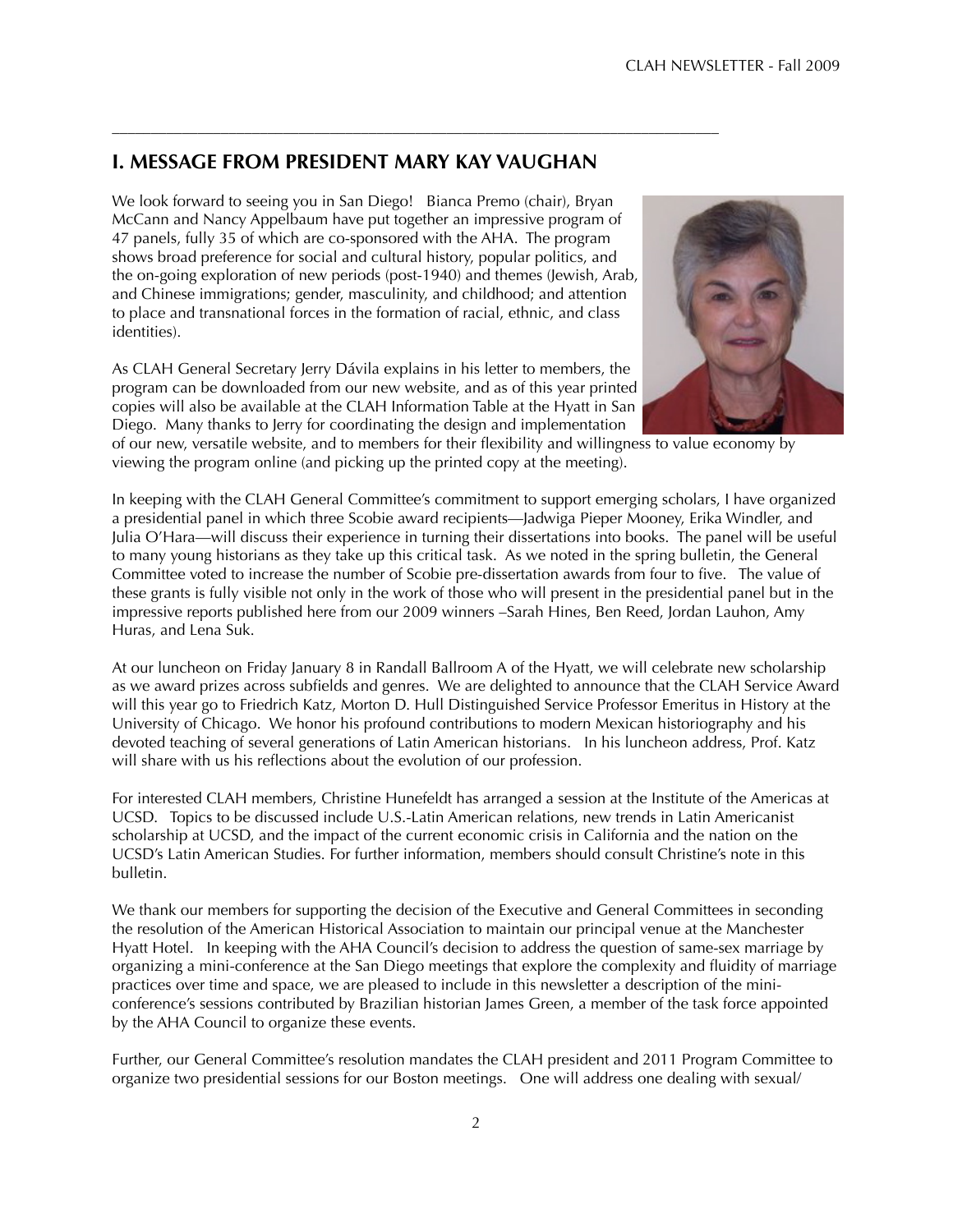gender diversity, marriage, and family formation and legal protections in historical and contemporary perspective in Latin America, and the other will examine the social and civil rights of Latin American or Latin American-origin workers, overwhelmingly but not exclusively female, in industries unprotected by labor unions. I am pleased to work with Nancy Appelbaum, Program Committee Chair, and members Peter Beattie and Rachel O'Toole in organizing these sessions. Most of all, we welcome your suggestions for and participation in these panels.

Have a wonderful productive fall and we look forward to meeting in San Diego. -Mary Kay Vaughan

# **II. MESSAGE FROM EXECUTIVE SECRETARY JERRY DÁVILA**

––––––––––––––––––––––––––––––––––––––––––––––––––––––––––––––––––––––––––––––

Beginning this fall, you will see some changes in the ways the CLAH communicates with our members. By now, you have seen the new website. Beyond the new look for the site, we have re-built it upon a different programming platform that allows for quicker updating of information, which can now be done directly from the Secretariat. We are also now implementing a change to the ways in which we communicate material that has typically been sent at this time of the year by mail. This is a step that CLAH President Mary Kay Vaughan and I have been exploring for the past year and which has been approved by the General Committee.



your computer, or onto PDAs, smart-phones or iPhones. In addition, all CLAH session information is published in the AHA Program.

Members may now purchase luncheon tickets online (as before, luncheon tickets are available from October 15 to December 1). In addition, it is still possible to purchase by check, downloading the luncheon order form from the website. The fall mailing also included a form that members could use either to remit news for the newsletter or to renew their membership. Both can be done directly through the website, and members who prefer to can still print a renewal form to remit a check, or submit news by mail.

These changes are intended to make the most of what a website like ours can do for the membership, and result in considerable savings in both expense and resources. Our practice has been to send the program for the annual meeting, the luncheon order form and the renewal/member news form to all 1,000 members of the CLAH, regardless of whether they planned to attend the annual meeting. (Since we do not have a conference registration separate from the AHA's, we do not know in advance who attends the annual meeting). This has meant an annual expense of approximately \$1,200, and the printing and mailing of over 10,000 sheets of paper. As Executive Secretary, I have been struck by how much paper this actually is when I pick it up from our printer's each year. By only printing enough materials to bring to the meeting, while making information available on the website, the CLAH will be saving roughly \$1,000 annually.

We hope you will find these new means of communication of CLAH information helpful and accessible, and as we implement the change this year, we hope too that you will share with us your experiences with it and suggestions you might have for further refinement.

I look forward to seeing many of you in San Diego, and look forward to being in touch with many more of you over the course of the year.

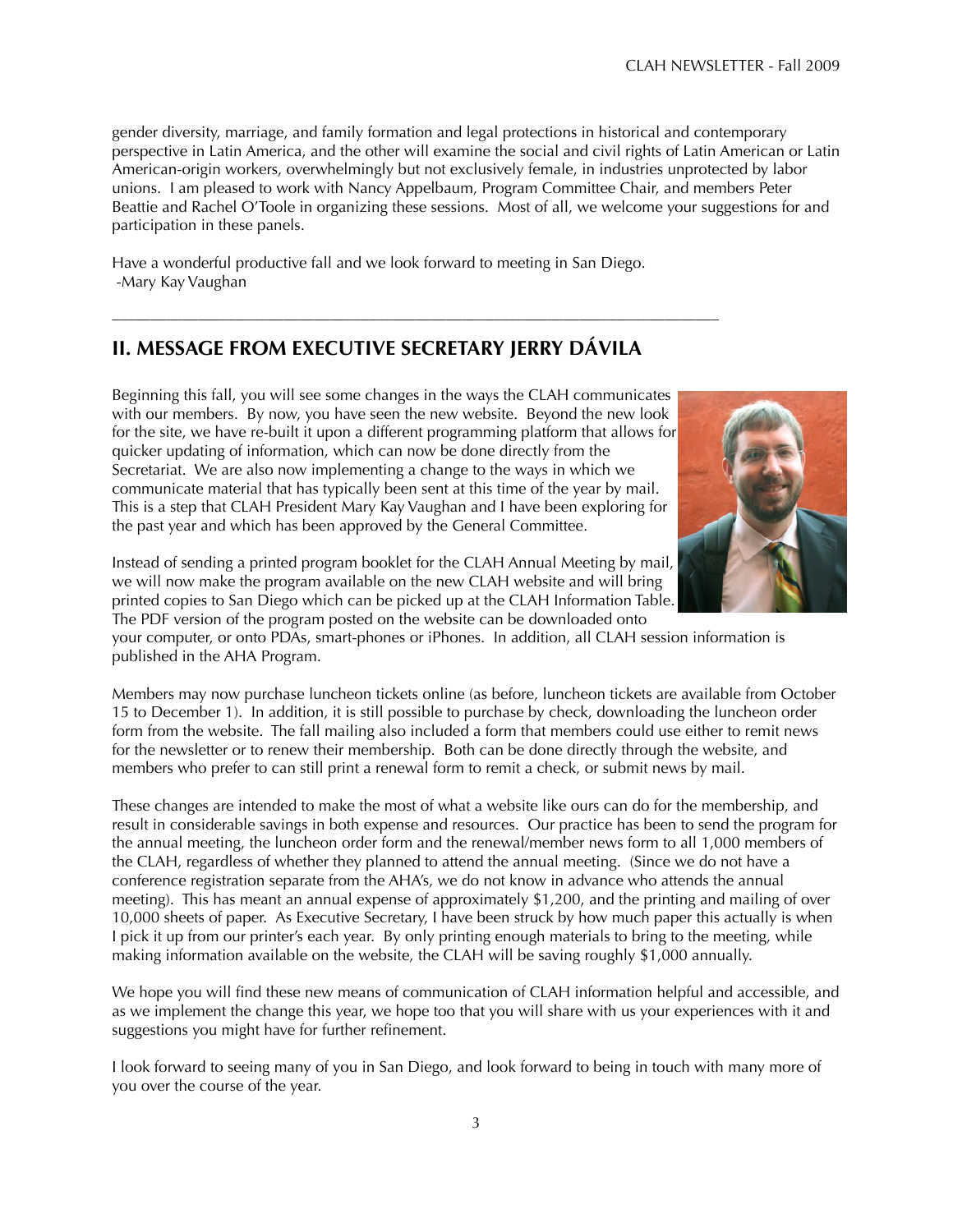# **III. HONORING FRIEDRICH KATZ**

Recipient of the 2010 Distinguished Service Award

This year's recipient of the CLAH Distinguished Service Award is Dr. Friedrich Katz. Please join us for the presentation of this award at the CLAH Luncheon, January 8, 2010, where Dr. Katz will make remarks

––––––––––––––––––––––––––––––––––––––––––––––––––––––––––––––––––––––––––––––

––––––––––––––––––––––––––––––––––––––––––––––––––––––––––––––––––––––––––––––

# **IV. HISTORICAL PERSPECTIVES ON SAME-SEX MARRIAGE EVENTS AT ANNUAL MEETING, SAN DIEGO 2010**

As a result of the passage of California Proposition 8 in November 2008 that overturned the State Supreme Court's decision to recognize same-sex marriages, the January 2009 AHA Business Meeting adopted a resolution to create a threaded mini-conference as part of the upcoming Annual Meeting in San Diego. A working group was established to develop a series of special events on subjects related to marriage, sexuality, and the social construction of domestic union. These sessions include panels or roundtables on Same-sex Marriage in Canada; Marriage, Race and Sexuality in the Atlantic World; The Politics of Marriage in Comparative Perspective; Comparative Biopolitical Perspectives on Marriage Restriction; Medieval Marriage Practice and Law in a Century of Crisis; Inter-Ethnic Marriage in American Comparative Perspective; Thinking about Race, Sexuality, and Marriage; and Gay Marriage and Proposition 8: Reflections, among other sessions. The groups sponsoring different events include the AHA Professional Division, AHA Research Division, the AHA LGBTQ Historians Task Force, the Committee on Lesbian, Gay, Bisexual, and Transgender History; the Committee on Women Historian; and with the AHA Committee on Minority Historians and the Coordinating Council for Women in History. As a member of the Working Group that has helped organize these series of activities during the AHA Annual Meeting, I would like to encourage interested colleagues to attend scheduled events, if possible. James N. Green, Brown University.

# **PROGRAM OF EVENTS:**

# **Thursday, January 7**

**3:00–5:00 p.m.** Land of the Free and Home of the Brave: Same-Sex Marriage in Canada, sponsored with the AHA Professional Division, the AHA LGBTQ Historians Task Force, and the Committee on Lesbian, Gay, Bisexual, and Transgender History (Session # 2)

# **Friday, January 8**

**9:30–11:30 a.m.** Marriage, Race and Sexuality in the Atlantic World, sponsored with the AHA Research Division (Session #38)

**9:30–11:30 a.m.** Roundtable in Celebration of Blanche Wiesen Cook, sponsored with the AHA Committee on Women Historians (Session # 39)

**2:30–4:30 p.m.** Gay Marriage and Proposition 8: Reflections, sponsored with the AHA Professional Division, the AHA LGBTQ Historians Task Force, and the Committee on Lesbian, Gay, Bisexual, and Transgender History (Session # 71)

**2:30–4:30 p.m.** The Politics of Marriage in Comparative Perspective: Imperial Legacies in Early America and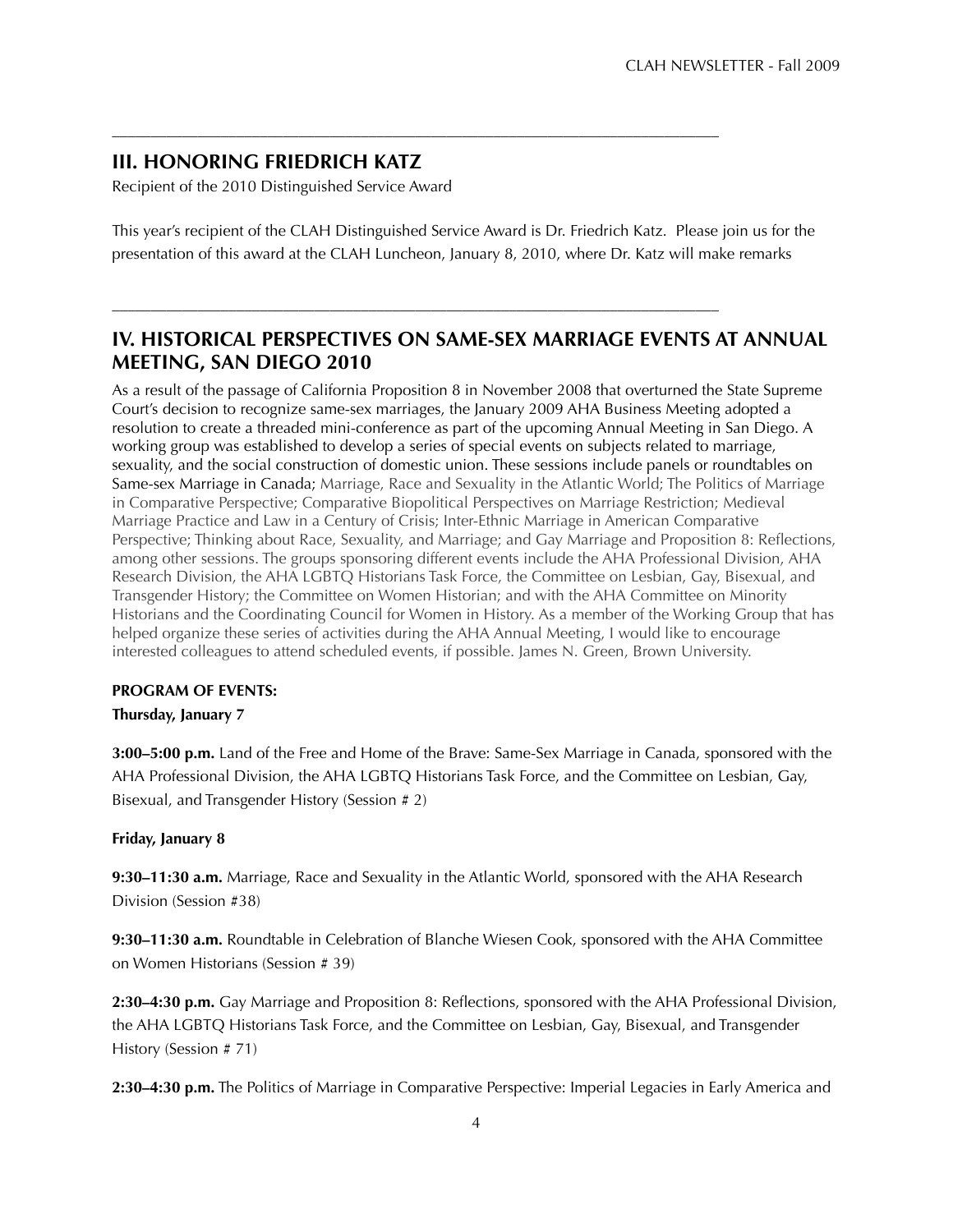Colonial India (Session # 72)

**4:30–6:30 p.m.** Screening of *An Island Calling*, sponsored with the Committee on Lesbian, Gay, Bisexual, and Transgender History

#### **Saturday, January 9**

**7:30–9:00 a.m.** Committee on Women Historians breakfast

**9:00–11:00 a.m.** Access Denied: Comparative Biopolitical Perspectives on Marriage Restriction, sponsored with the AHA Professional Division (Session #106)

**9:00–11:00 a.m.** A World of Hurt: Medieval Marriage Practice and Law in a Century of Crisis (Session # 107)

**11:30 a.m.–1:30 p.m.** Don't Ask, Don't Tell, Don't Marry (Session #138)

**11:30 a.m.–1 p.m.** Male Couples and the Meanings of Same-Sex Love in Turn-of-the-Century Europe and America (Session #139)

**2:30–4:30 p.m.** Marriage, Gender, and Sexuality in Transnational Perspective, sponsored with the AHA Research Division (Session # 173)

**2:30–4:30 p.m.** Inter-Ethnic Marriage in American Comparative Perspective (Session # 174)

**8:00–10:00 p.m.** Plenary session of the Working Group: Marriage on Trial: Historians and Lawyers in Same-Sex Marriage Cases

#### **Sunday, January 10**

**8:30–10:30 a.m.** Thinking about Race, Sexuality, and Marriage: A Roundtable on Peggy Pascoe's *What Comes Naturally,* sponsored with the AHA Committee on Minority Historians and the Coordinating Council for Women in History (Session #207)

**11:00 a.m.–1:00 p.m.** Historical and International Perspectives on Same Sex Marriage, sponsored with the AHA Research Division (Session #240)

# –––––––––––––––––––––––––––––––––––––––––––––––––––––––––––––––––––––––––––––– **V. UCSD INVITATION: LATIN AMERICAN STUDIES ROUNDTABLE**

The University of California, San Diego, the Center for Iberian and Latin American Studies and the Institute of the Americas would like to invite participants at the AHA conference in January in San Diego, to visit our campus and help us evaluate in a roundtable discussion the past and present contributions of Latin American Studies to History and Anthropology (disciplines) in the United States and in Latin America. Participants in our roundtable discussion will be Ambassador Jeffrey Davidow (who recently returned from the summit and was on the side of President Obama); UCSD's SVCAA, Paul Drake; lawyer and anthropologist Nancy Postero; human rights activist and historian, Ev Meade; Southern Cone and Mexico History specialist, Michael Monteon.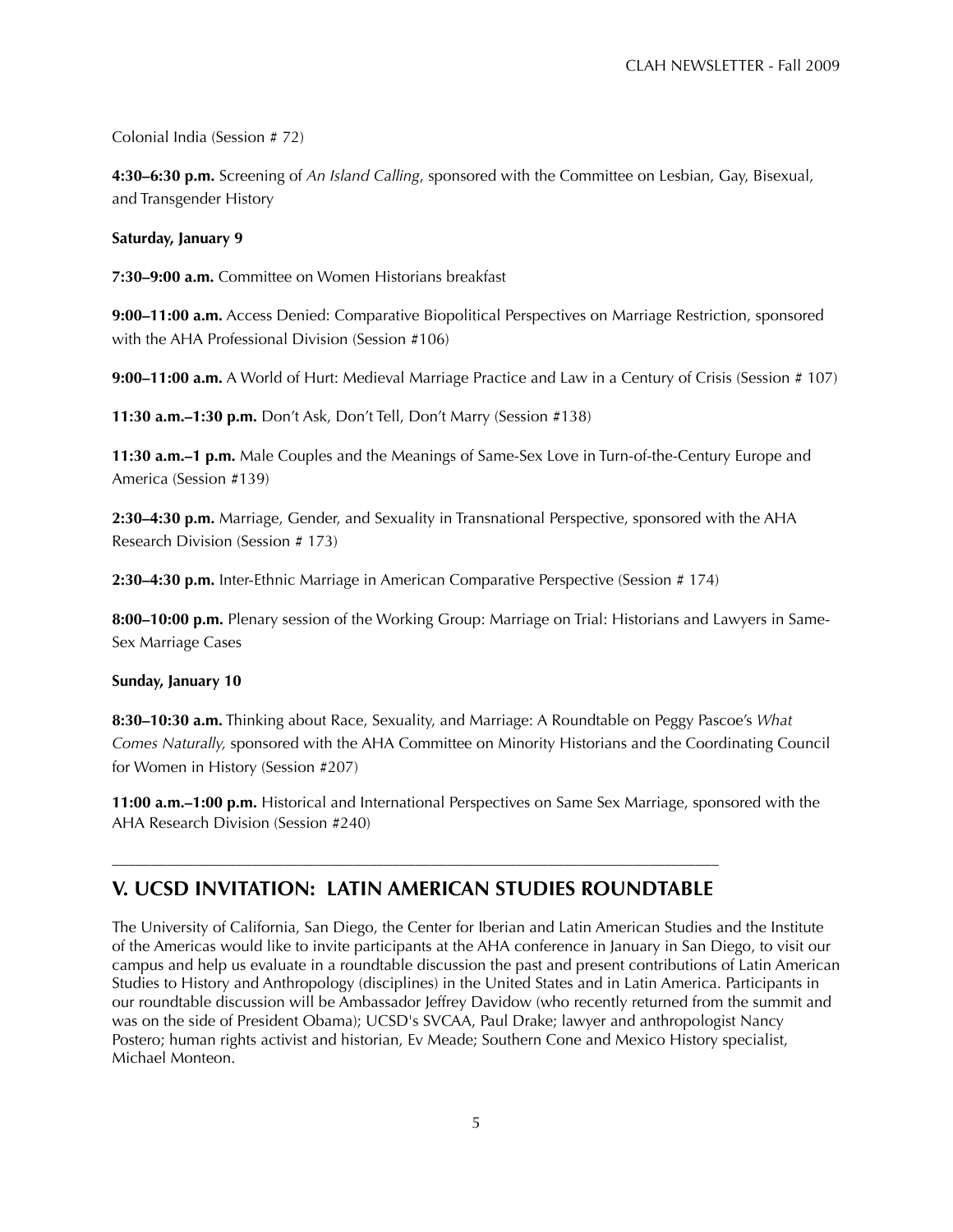UCSD Shuttle will depart from Hyatt after the Luncheon (Friday, Jan. 8th) at 2:30 p.m. The event will begin at 3:30 p.m. at the Institute of the Americas at UC, San Diego (9500 Gilman Dr., La Jolla/CA 92093-0528), until 5:15. The shuttle will return to Hyatt at 5:45 pm. Expected arrival time at Hyatt (depending on traffic), ca. 6:15 p.m.

If interested in visiting UCSD after the CLAH luncheon, please register with Christine Hunefeldt (chunefeldt@ucsd.edu) and/or Ruth Padron (rpadron@ucsd.edu) by December 10, 2009. To cover shuttle transport from downtown San Diego to UCSD we will charge \$ 20 p/person. Pls. send a cheque with your registration to the event to the address indicated above. Cheques are payable to UC Regents.

Wine and cheese will be part of the treat.

Hope many of you can come and exchange some ideas with us and, get to know UCSD in beautiful La Jolla.

# **VI. CLAH SESSION REPORTS, 2009 MEETING**

# **Central American Studies Committee Meeting**, New York, January 2009

––––––––––––––––––––––––––––––––––––––––––––––––––––––––––––––––––––––––––––––

The Central America Studies Committee sponsored the session "Unexplored Histories: Gender and Sexuality in Central America." Coordinated by Committee President Robinson Herrera (Florida State University), speakers Leonardo Hernandez, (Oswego, State University of New York), Catherine Komisaruk (University of Iowa) and Justin Wolfe (Tulane University) highlighted recent trends in scholarship being done both in the United States and Central America. Increasing numbers of scholars are including gender as a category of analysis, particularly for studies focused on Guatemala, Nicaragua, and indigenous peoples; some of those mentioned include Martha Few, David Carey, Anna Carla Ericastilla Samayoa, and Beatriz Plomo de Lewin on Guatemala, and Elizabeth Dore on rural Nicaragua. Studies of sexuality are in earlier stages, with pioneering work being done by Dario Euraque, Eugenia Rodríguez Saenz, and Robinson Herrera on gender and sexuality in Honduras, Costa Rica and Guatemala respectively. Engaging the audience, the speakers also suggested that it would be useful to find a way to connect graduate students studying Central American history, as they are not necessarily in programs focused on Central America, and could benefit from knowing who else is working in the area.

-Jordana Dym, Skidmore College

# **Mexican Studies Committee Meeting**, New York, January 2009

The Mexican Studies Committee chair, Susie Porter, charged the panel of discussants — Florencia Mallon, Elliott Young, and Everard Meade — to discuss the relationship between academic debate and politically engaged scholarship. Mallon opened the panel with a description of the ways she has imbricated intellectual and political concerns since her undergraduate years. She then described her collaboration with Mapuche communities, stressing the importance of seeing intellectual knowledge "not as something you collect and take home but rather something you produce with others." To this end, she stressed the importance of personal interactions and reciprocity. She also emphasized the need to take these lessons into the classroom to teach students the "humanity, agency, and complexity" of movements and to allow students to learn from this activism. Students should also learn about the responsibility we have for U.S. foreign policy. Mallon closed by pointing out that historians must also recognize the "right moment to take political distance" and to "do the historical work that makes it clear to people outside of movements what their bases of legitimacy are."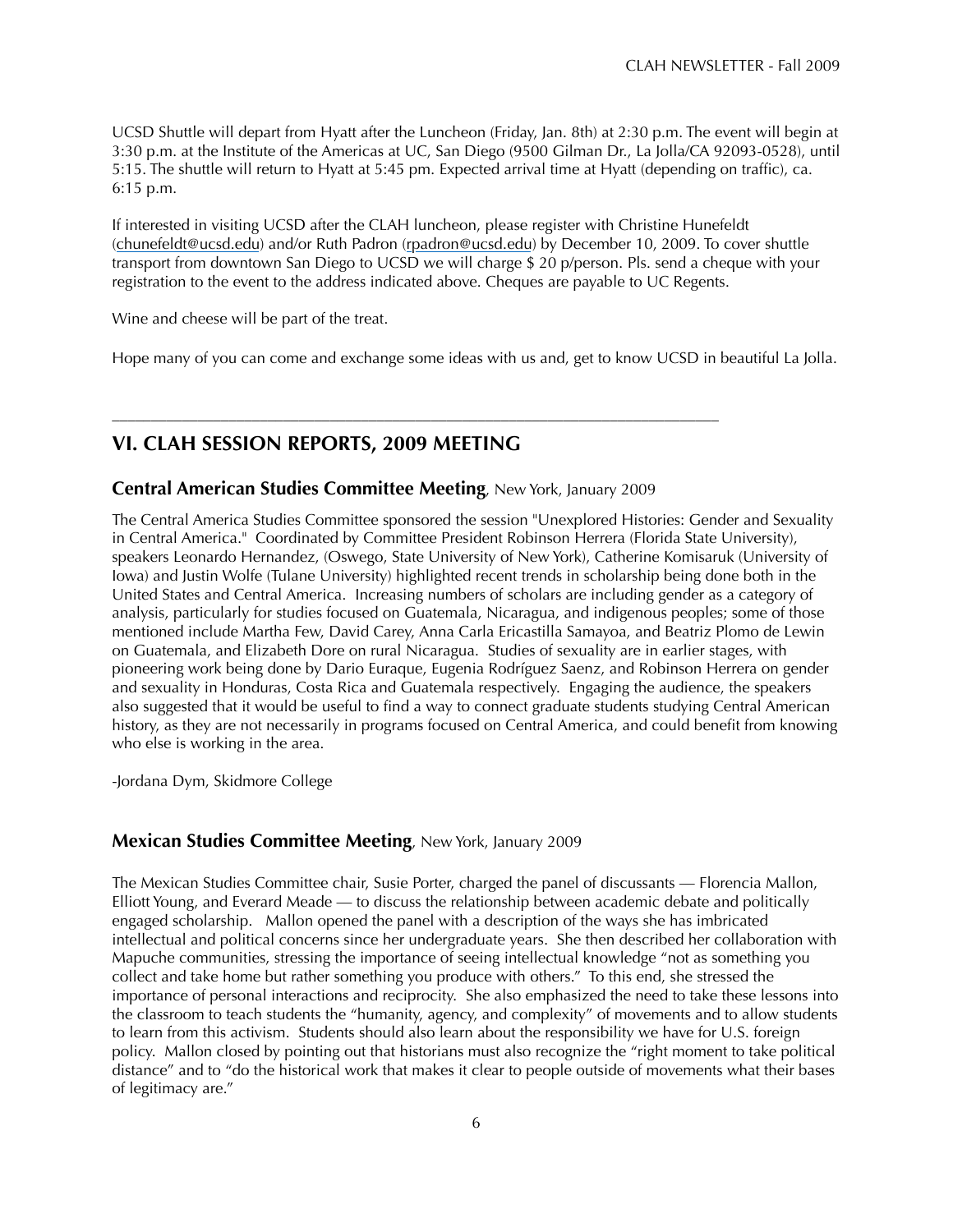Young followed Mallon with a call for a more democratic approach to pedagogy. He demonstrated his pedagogical approach by having audience members pair off and explain to each other how we came to study Mexico. He then explained that he incorporates such exercises into his teaching to get students to talk more about their own experiences and to connect those experiences to historical episodes. Like Mallon, Young also stressed the importance of personal communications. After a brief autobiographical description of his own history of political engagement, he described how these experiences led him to take the "transnational turn," not only in his scholarship but in creating spaces of communication between scholars from the global "north" and "south." You stressed that he considers teaching the most important part of his work, especially in his efforts to help students build connections with a broader community and to think about "what students end up doing long after class is over." Young closed by urging audience members to take advantage of opportunities to broadcast their message more widely through public lectures, op-ed pieces, etc.

Meade opened with the paradox identified by Eric Foner that history is both more popular and more isolated than ever. He also pointed to the decline in coverage of Mexico in the mainstream U.S. press, as Mexico has come to be a "brief career stage for individual journalists." Within Mexico, commercialized histories are more popular than ever, but their basic historical narratives are often thin, and professional historians have limited participation in centennial and bicentennial projects. Meade sees promise in the current movement for increased transparency in the judicial system and the declassification of documents. He urged audience members to take advantage of the Supreme Court archive and the National Defense archive. He identified a need for concise, thematic histories on issues such as abortion and the death penalty to inform public-policy debates and offer a resource to journalists and lawyers. On-line publishing could make these projects more timely. Meade also called for a greater integration of Mexico into global history, asking why, for example, there is no literature about shell-shock in the Mexican revolution. He warned, however, against following the example of anthropology, which he described as "imploding over questions of engagement.

The panel was followed by a lively discussion focused on connecting research and teaching to political work. Steve Stern cautioned that "if we go so far in the direction of emphasis on relevance, we may shorten the time arc to the point that we ignore longer trends of exclusion and marginalization." Others called for greater incorporation from fields such as environmental history and other scientific fields. Fernando Gómez Herrero and Francie Chassen-López called for consideration of how the relationship between scholarship and activism has changed over the past few decades. The audience discussed the current crisis of violence in Mexico —whether it was being "orientalized" and the connection to political and structural factors. Mary Kay Vaughan asked whether the change in US political regimes foster a new climate for thinking and talking about Latin America. The audience also discussed ways to create a political arena where intellectuals can be effective in their interventions.

-Jocelyn Olcott, Duke University

# **VII. SCOBIE AWARD REPORT**

#### **SARAH HINES**

UNIVERSITY OF CALIFORNIA, BERKELEY

My dissertation will explore the role of La Paz's popular classes in local and national political transformation in the revolutionary period, and how their lives and city were transformed in processes they contributed to in decisive ways but did not fully control. I center my analysis on La Paz's popular classes whose evolving organization, mobilization, and ultimate pacification underpinned the success, course and ultimate collapse

––––––––––––––––––––––––––––––––––––––––––––––––––––––––––––––––––––––––––––––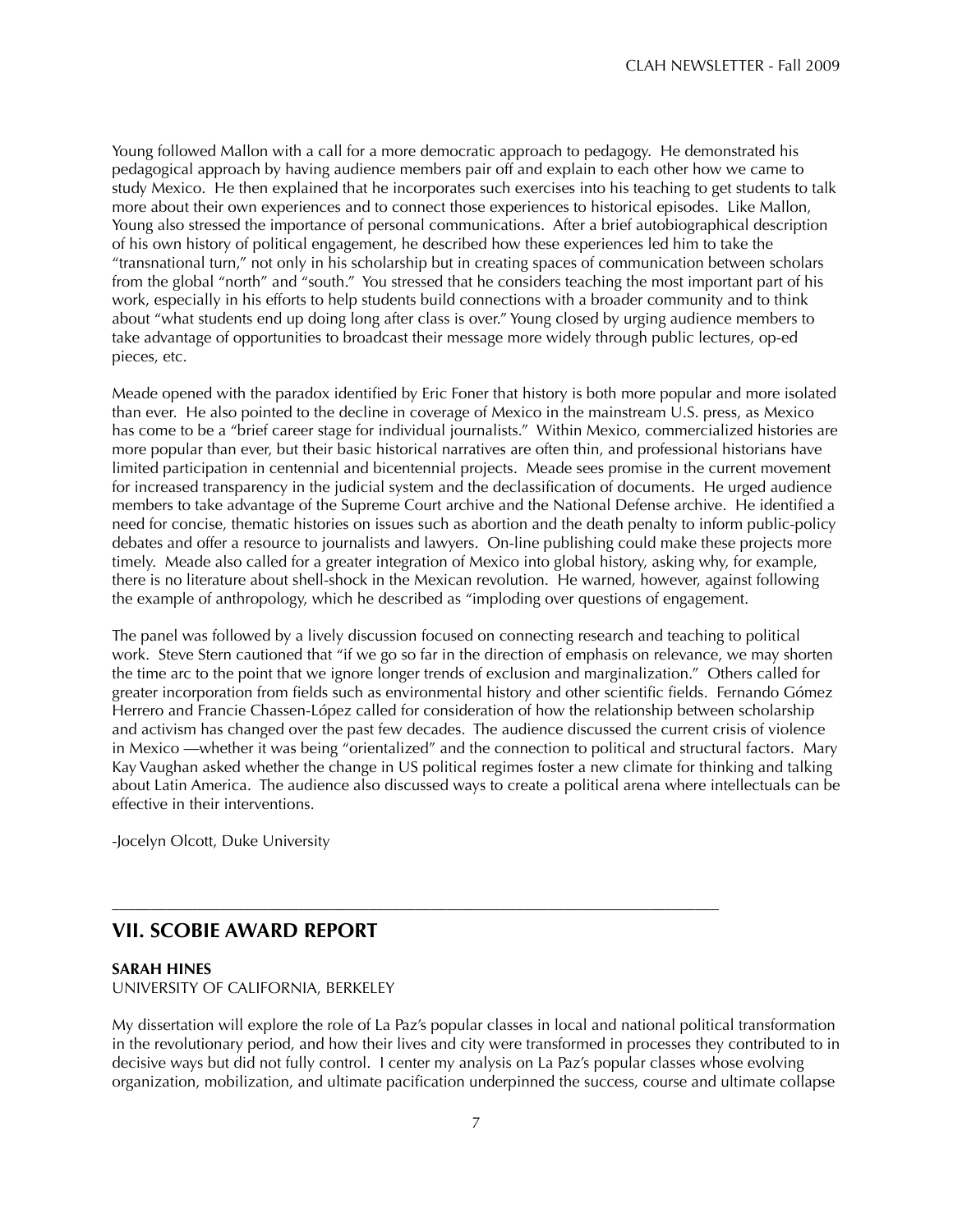of the Bolivian Revolution and transformed politics and social organization in La Paz itself. My study will shed light on the dynamic relationships between high-level party and state politics and urban popular politics, interconnections between urban and non-urban popular groups, and among the urban popular classes themselves in an attempt, as Brooke Larson has urged, "blast open rigid race/class binarisms", as well as urban-rural and state-society binarisms, that obscure more than they illuminate. The focus will be on these evolving relationships from the vantage point the streets, homes, workplaces, journeys, struggles, networks, unions, parties and organizations of La Paz's working men and women. Using the methodology of social, political, and intellectual history, and drawing on a variety of sources, including ethnographic interviews, memoirs, correspondence, party and propaganda, speeches, letters, will allow for more nuanced understanding of how urban political culture shaped and was reshaped by the Bolivian Revolution.

With the generous support of the Conference on Latin American History's James R. Scobie Memorial Award, I carried out preliminary dissertation research in the summer of 2009 that gave me the opportunity to spend two months conducting research in Bolivia as well as to visit the U.S. National Archives in College Park, MD and the Land Tenure Center of the University of Wisconsin, Madison. In Bolivia, I surveyed relevant holdings of syndical, municipal, departmental (state), national and institutional archives in La Paz and Sucre. The Archivo de La Paz, the Archivo y Biblioteca Nacional de Bolivia, and especially the Archivo de la Alcaldía de La Paz, as well as the congressional archive that contains the most complete set of periodicals and the archives of various government ministries including the Instituto Nacional de la Reforma Agraria (INRA), Archivo del Ministerio de Relaciones Exteriores y Culto, and the Ministerio de Obras Públicas, among others, contain a wealth of materials relevant to my investigation. I also made connections with people who have offered to facilitate access to private collections and closed syndical archives and connect me with potential oral history subjects. Most importantly, I developed relationships with archivists and other scholars working on the revolutionary period and Bolivian History more generally who have already gone out of their way to offer their assistance. I am especially grateful to the directors and staff of the various archives and the students and professors in the U.S. and Bolivia who made this research possible and offered guidance along the way.

The rich materials I found demonstrate clearly that, while too often absent in the scholarship of the Bolivian Revolution, the urban popular classes were far from passive. The insurrection depended on urban workers and neighborhoods who formed armed militias and MNR *comandos* to carry out and defend the revolution, organized *casas de abasto* to distribute basic food stuffs. In the revolution's early years, roughly 1952-1956, the revolution delivered major social reforms—most significant in the urban context the 1954 *Reforma Urbana* that resulted in the distribution of more than 90 hectares to around 20,000 people (five percent of the city's population)—and there was a flowering of popular political culture. Innumerable sectors increasingly made demands at various levels of government in these early years. Chaco War veterans petitioned for greater recognition and compensation; teachers requested that new schools be built; neighborhoods councils called for greater municipal services like street lights, electricity, and paved streets, as well as churches, parks, schools, and libraries; tenants demanded public housing and government regulation of landlords, market women requested licenses for their vending posts, workers demanded increases in salaries, and the list goes on. These findings represent the just some of the first steps in my dissertation research process, but point to the dynamism and multi-faceted nature of urban popular politics in the revolutionary period.

I greatly appreciate the opportunity to have carried out preliminary dissertation research, and thank the Conference on Latin American History for their support to this end. The chance to locate sources, collaborate with other scholars, and refine my topic has transformed my thinking about my dissertation, strengthened the project's grounding, and is enabling me to develop a dissertation prospectus and plan for a more extended research trip next year. I look forward to continuing this research and hope it will contribute to evolving scholarship on state-society relations and urban social history, both in the Bolivian context and beyond.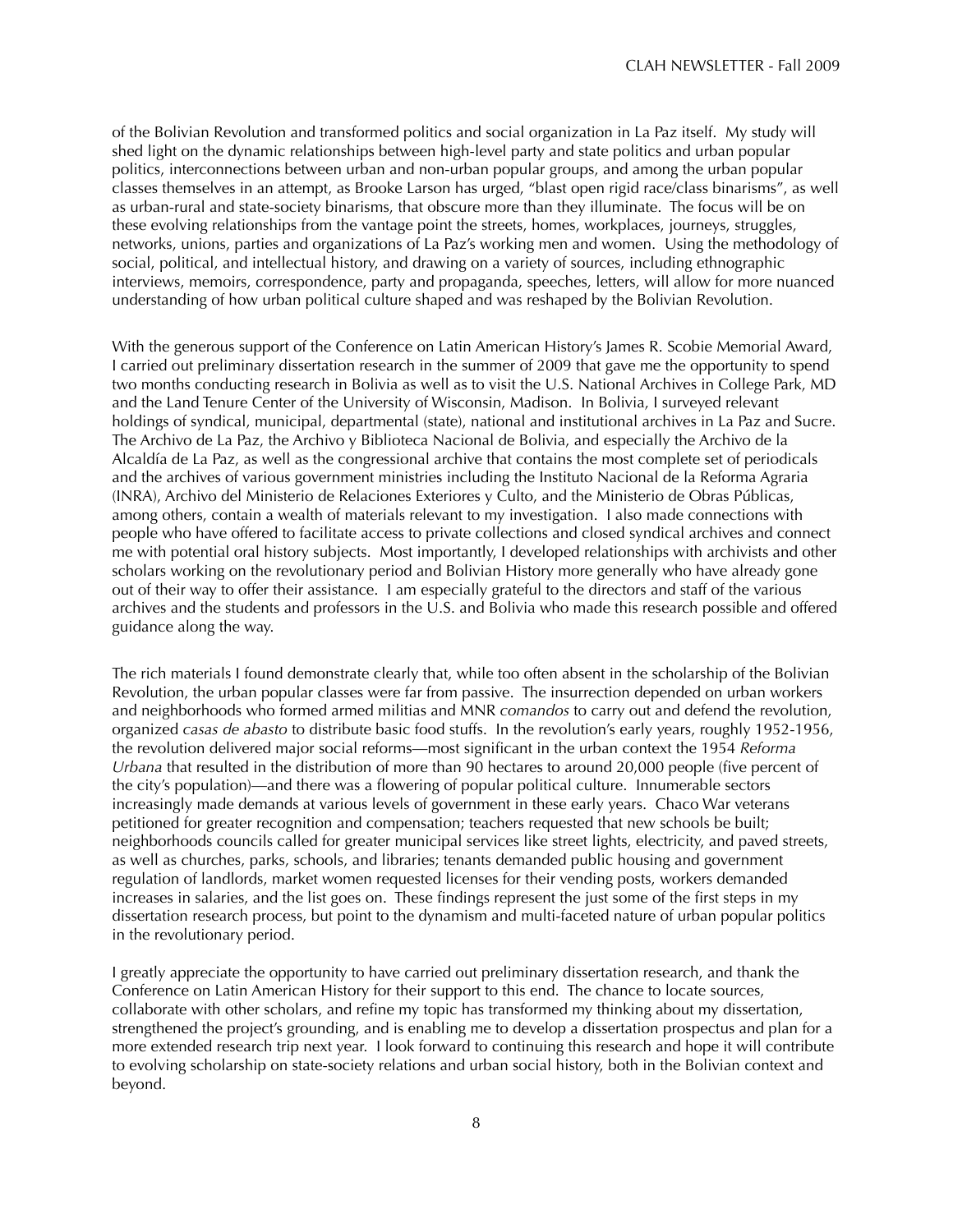#### **AMY HURAS** UNIVERSITY OF TORONTO

In the summer of 2009 I began preliminary research in several of Peru's archives and libraries with the generous support of the James R. Scobie Memorial Award. The research I carried out in Cusco and Lima was intended to test the feasibility of my doctoral project on the problem and process of Castilianisation in Peru from the mid-sixteenth through the mid-nineteenth centuries. Although in the past two decades scholars have delved deeper into the official encouragement and development of the indigenous Andean tongues Quechua and Aymara (Itier 1995; Mannheim 1984, 1991; Durston 2007), the study of Peru's heterogeneous and as-of-yet incomplete Castilianisation has been left to the side. The process, form and extent of Castilianisation was not a given in colonial Peru. When the Spanish invaded, the Andean region was home to a plethora of distinct ethno-linguistic groups. In recognition of the obstacle that this apparent linguistic chaos posed to communication, evangelisation and administration, the Spanish Crown, in collaboration with ecclesiastical councils, first issued decrees to regulate the diffusion of Castilian, the role of interpreters and missionaries' use of the indigenous vernacular languages. However, Peru's sixteenth-century language policy remained ambiguous in that it supported the diffusion of both Castilian and the dominant Andean languages. In subsequent centuries, the Spanish Crown and, later, Peru's republican governments continued to confront the persistent reality of linguistic diversity through education and language policies. These policies varied across time and space, veering from a selective Castilianisation of the indigenous nobility in the seventeenth century to the proposed eradication of indigenous languages in the late eighteenth century following a "Quechua literary renaissance" and widespread indigenous uprisings.

I have proposed to address the topic of Castilianisation in Peru over the longue durée, investigating the motivations, factors and responses affecting and surrounding the policies described above, while highlighting the multiplicity of agents involved in language spread. I am particularly concerned with the following questions: When, how and why did central authorities intervene in the diffusion of European and Andean languages in Peru from the sixteenth to the nineteenth century? What changed radically and what did not? Who carried policies into local settings, and what were the outcomes and repercussions? What social, religious, economic, or political factors contributed to the adoption of certain policies over others, and what prompted further transformations?

Having recently completed the first year of the doctoral programme in history at the University of Toronto, the research project described above remained in the proposal phase until this summer, when the Scobie Award enabled me to conduct preliminary research in Peru to investigate the availability of documents for the period of study, to collect archival and printed resources for closer scrutiny at a later date through digital photography, and to conduct focused research on a particular aspect at the heart of my investigation: Peru's two colonial *colegios de caciques*. Lima's Colegio del Príncipe (1619) and Cusco's Colegio San Francisco de Borja (1621) were geared towards the "re-formation" of the children of the indigenous nobility, educating them in the Castilian language and customs as well as the Catholic doctrine. With the intention of examining these *colegios de caciques* as part of the broader program of language control and cultural transformation in colonial Peru, I divided the two months that I spent in Peru equally between the cities of Cusco and Lima. While in Cusco I conducted research in the Archivo Arzobispal del Cusco, the Archivo Departamental del Cusco and the Instituto de Pastoral Andina and attended PUCP's "Seminario Interdisciplinario Doctoral" in Pisaq. My time in Lima was divided between the Biblioteca Nacional del Perú, the Archivo General de la Nación, the Pontificia Universidad Católica del Perú (PUCP) and the Instituto Riva-Agüero.

While in Cusco I was kindly welcomed by the Instituto de Pastoral Andina (IPA), an interdiocesan Catholic organization that publishes the scholarly journal *Allpanchis*. IPA's director, Alejando Estenós Loayza, and communications officer, Carmen Noriega, granted me accommodation, library access and invaluable assistance in accessing Cusco's archives. My first week in Cusco fortunately coincided with PUCP's "Seminario Interdisciplinario Doctoral" held in the nearby town of Pisaq between June 29 and July 4. This seminar not only allowed me to hear new research that is being conducted on Peru's indigenous languages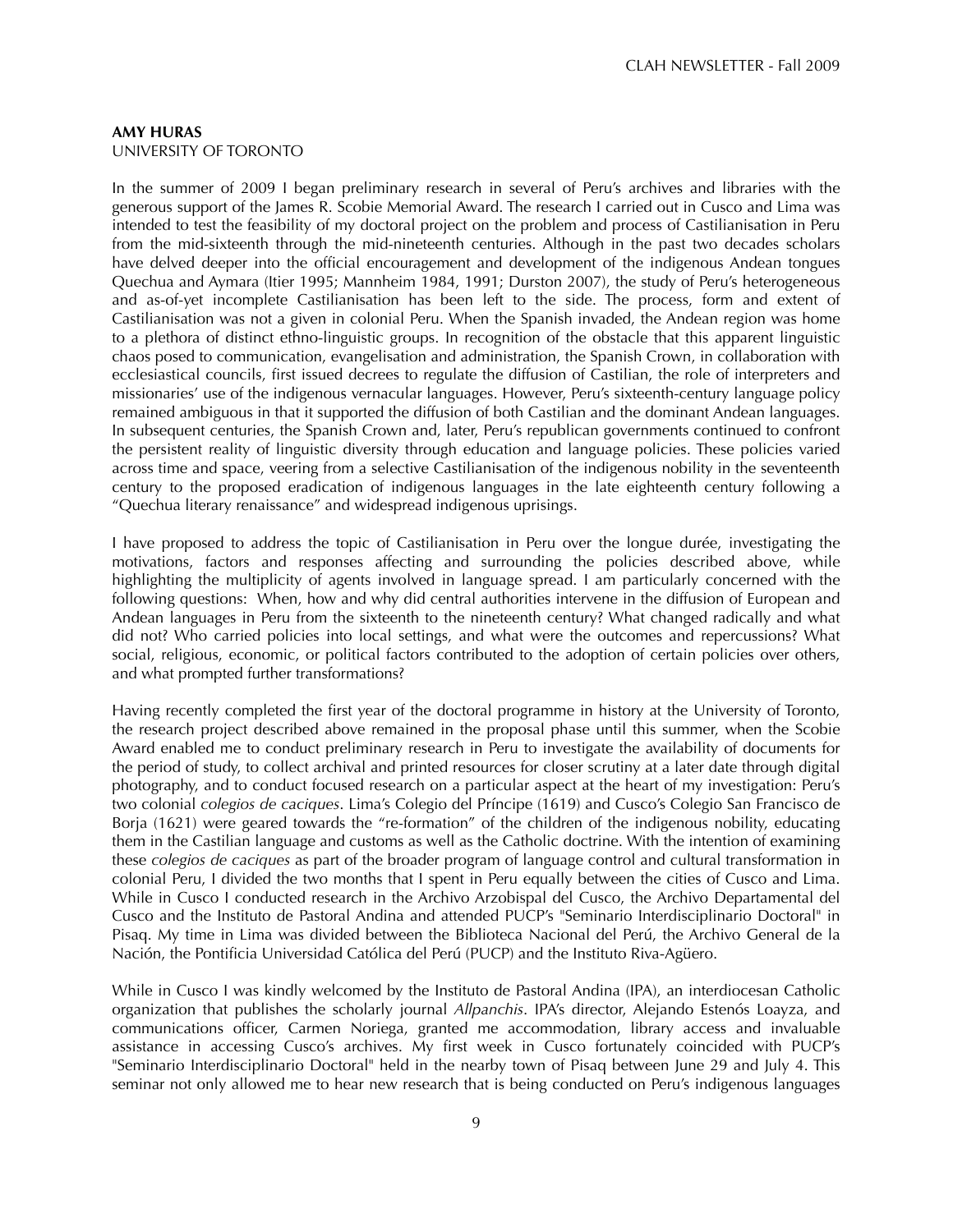and on the indigenous elites of the colonial period, I was also able to meet several scholars that helped me find what I was looking for in Cusco's archives. I benefitted from conversations with two researchers in particular: Donato Amado of the Instituto Nacional de Cultura in Cusco and Fernando Guillermo Valle Rondón, editor of *Allpanchis*. Donato Amado offered me invaluable advice about the Archivo Departamental del Cusco, informing me that I would find ample information on the Colegio San Francisco de Borja in the batch entitled *Colegio de Ciencias*. He also informed me that I could visit the school, which was still standing and in use near Cusco's Plaza de Armas. Thanks to him I was able to tour and photograph the school where the *caciques* lived and studied throughout the colonial period. The advice that colonial historian Fernando Guillermo Valle Rondón gave me related not to the *colegios de caciques* but rather to the topic of Castilianisation in Peru more generally. He brought to my attention a series of nineteenth-century reports written by Spanish priests – and in particular a 1813 document by the cura Almonte – that describe the failure of their Castilianisation efforts. Although I was unable access these documents, as they are not in Cusco, they represent an important avenue of investigation that I plan to take up in future research trips.

My first week of archival research in Cusco was spent in the Archivo Arzobispal del Cusco, where I hoped to find information relating to Castilian-language instruction in the Colegio San Francisco de Borja and to indigenous education in general. Although I initially felt disappointed with this archive, which contained many documents pertaining to the education of Spanish children but only one report related to the Colegio San Francisco de Borja, I considered this an opportunity to examine a variety of possible sources that might offer clues about the degree and process of Castilianisation in colonial Peru. I examined the records of the schools established to educate Spanish boys in Cusco, such as the Colegio de San Antonio Abad, to determine whether there was a significant difference in the curriculum taught there as opposed to the curriculum of the *colegios de caciques*. I also examined the entry requirements and attempted to determine whether indigenous or *mestizo* children were ever granted entry into these institutions. While reading through this archive's index of *Peticiones y Pleitos* I encountered an interesting case brought against a group of Indians who had written a Spanish pamphlet to publicise the crimes committed by their Corregidor. For me, this particular document represents another possible avenue to investigate the implications of Castilianisation and the reasons why particular individuals or groups chose to learn the language.

The remainder of my time in Cusco was spent in the Archivo Departamental del Cusco which, as Donato Amado had indicated, contained a large amount of documents related to the establishment and administration of Colegio San Francisco de Borja. Here I focused on examining the documents pertaining to the Colegio San Francisco de Borja in the *Colegio de Ciencias* (1579-1859) batch. I examined documents related to the foundation of the school as well as the school's financial accounts and receipts of salary payments. From these collections I was able to collect information about the number of students attending this school over various periods, the number of teachers it employed and the subjects that were taught. This information was significant because, later on in Lima, after contrasting the administrative papers of the Colegio San Francisco de Borja with the documents I found pertaining to its sister school in Lima, the Colegio del Príncipe, I found significant differences between the two schools. Although I had been hoping to find exercises completed in the *cacique*'s own handwriting this was something I would have to wait until Lima to encounter.

When I arrived in Lima I was welcomed by Dr. Marco Curatola Petrocchi, the director of Andean Studies at PUCP, who assisted me in obtaining access to PUCP's library, the Instituto Riva-Agüero and the Archivo General de la Nación in addition to putting me into contact with linguists Jorge Perez and Carlos Garatea who generously provided me with printed and audiovisual resources regarding Andean Castilian. I continued collecting printed primary sources and secondary literature pertaining to the *colegioes de caciques*, education in colonial Peru and Castilianisation in general in PUCP's library, the Biblioteca Nacional del Perú and the Instituto Riva-Agüero. In these institutions I obtained copies of rare books, articles and printed archival documents published in Peru on a variety of topics of interest to my project including references to at least two other *colegios de caciques* located in the viceroyalty; to schools established in the rural missionary parishes; to schools established in particular regions for indigenous girls as well as boys; to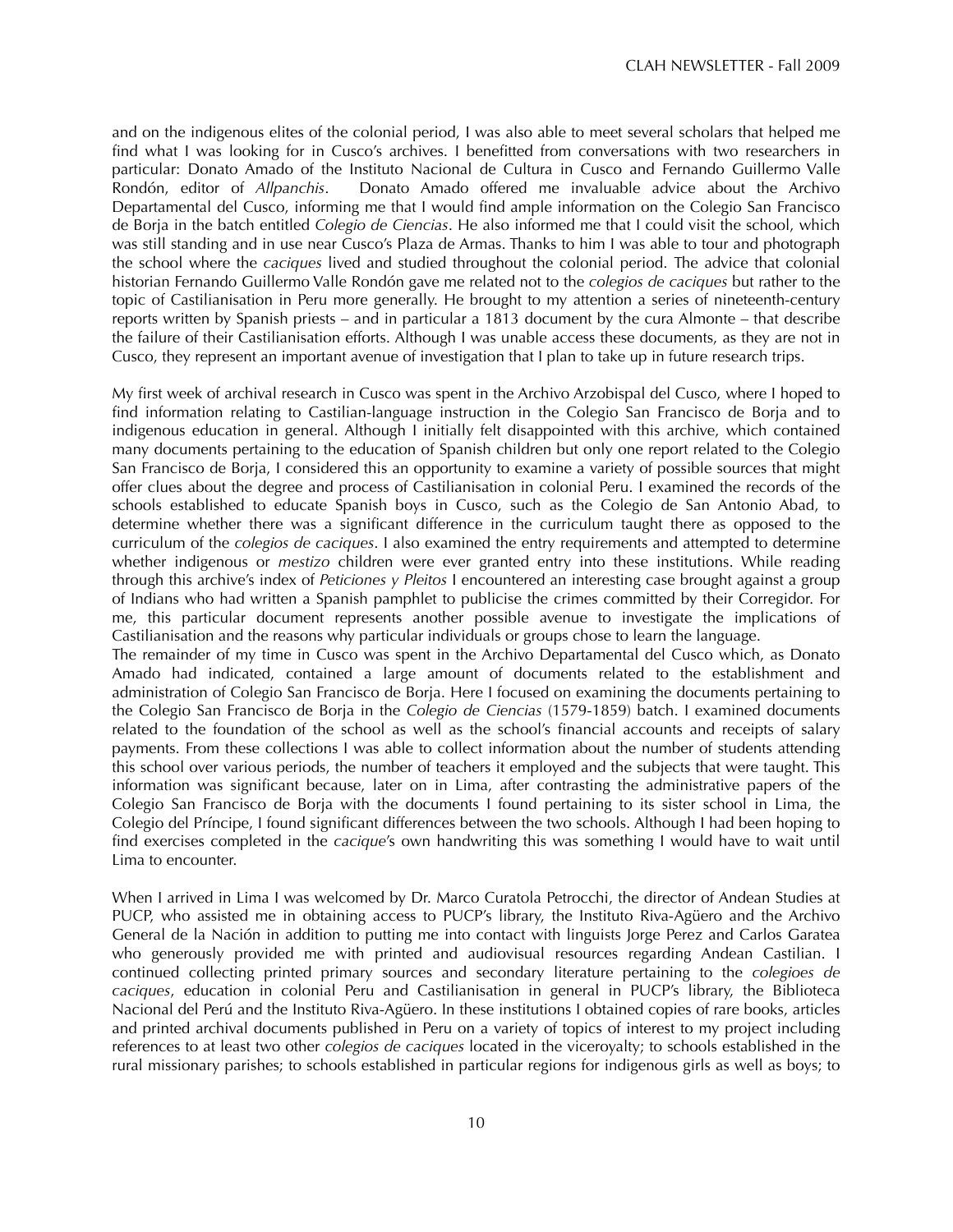schools where indigenous and Spanish children attended classes together; and to black slaves being taught to write in colonial Lima.

The majority of my time in Lima was spent in the Archivo General de la Nación, which holds documents pertaining to Lima's Colegio del Príncipe dating from 1594 to 1767, as well as for Cusco's Colegio San Francisco de Borja dating from 1632 – 1727. I worked primarily with documents from the *Juzgado de la Caja General de Censos de Indios de Lima* (JCGCI), which included the quarterly financial reports of the Colegio del Príncipe between 1791 and 1817. Each of these reports indicated the names of the students, the number of days each one was present in the school, and often included reports of the level of study attained by each student. These were of great interest to me because they allowed me to chart the progress of each student who attended the school between these years. The quarterly reports also included receipts of salary payments composed by the *caciques* on behalf the school's illiterate cooks and servants. I also encountered letters written to the JCGCI by a *cacique* and signed by his fellow students requesting new uniforms. These were of interest to me because they were examples of the student's abilities in Castilian. While at the Archivo General de la Nación I also took time, as I had done at the Archivo Arzobispal del Cusco, to look through index books to browse the holdings of the archive and to begin to think about other possible sources of information that I could use to approach the problem and process of Castilianisation in Peru. I was successful in identifying several other batches of documents, including the *Real Junta de Temporalidades*  which contains documents relating to all of the schools run by the Jesuits in Peru as well as the *Superior Gobierno* (GO-BI 1, GO-BI 2, GO-BI 4) which contains records related to the foundation of schools and appointment of teachers (including indigenous instructors) in various indigenous villages throughout the Viceroyalty.

In summary, all of the archival and print sources that I accessed and collected during these two months confirmed that it is possible to conduct a doctoral research project on Castilianisation in Peru. In fact, the information I found indicated that this topic is perhaps more complex, heterogeneous and interesting than I had imagined. Having collected a wide variety of material and encountered several new avenues of approach to the study of Castilianisation in Peru, over the next months I will begin to re-define my doctoral project. It is likely to move away from its previous focus on language policy towards an examination of the *experiences* of Castilianisation that I began to glimpse as I examined the archival documents described above. Finally, I would like to express my gratitude to the Scobie Award for giving me this opportunity.

#### **JORDAN LAUHON**

### UNIVERSITY OF CALIFORNIA, DAVIS

Volcanoes are ubiquitous features of the Latin American landscape. In fact, there are more volcanoes in Latin American than in any other region of the world, and thirteen of the twenty-one Latin American countries are affected by vulcanism today. Specialists estimate that volcanic eruptions have killed over 60,000 Latin Americans and are responsible for about a quarter of the world's fatalities from this type of hazard. In addition to inflicting human casualties, eruptions can change a landscape from jungle to desert in a matter of minutes. They can induce massive flooding, affect global climate, and bury entire cities. On the other hand, volcanoes are often the source of fertile soils favorable to agricultural production as well as ash deposits that can be quarried for construction material. And while global warming has drastically reduced their size, massive glaciers that drape the tallest volcanoes create streaming rivers that serve as important sources of irrigation and hydropower. The commanding presence of Latin American volcanoes has made them a favored target of adventurers, landscape painters and tourists the world over.

This is perhaps nowhere more apparent than in the Ecuadorian Andes. Famously called the "avenue of the volcanoes" by renowned naturalist Alexander von Humboldt, Ecuador is home to twenty volcanoes, sixteen of which are active today. There have been ten major eruptions since 1500 and hundreds more smaller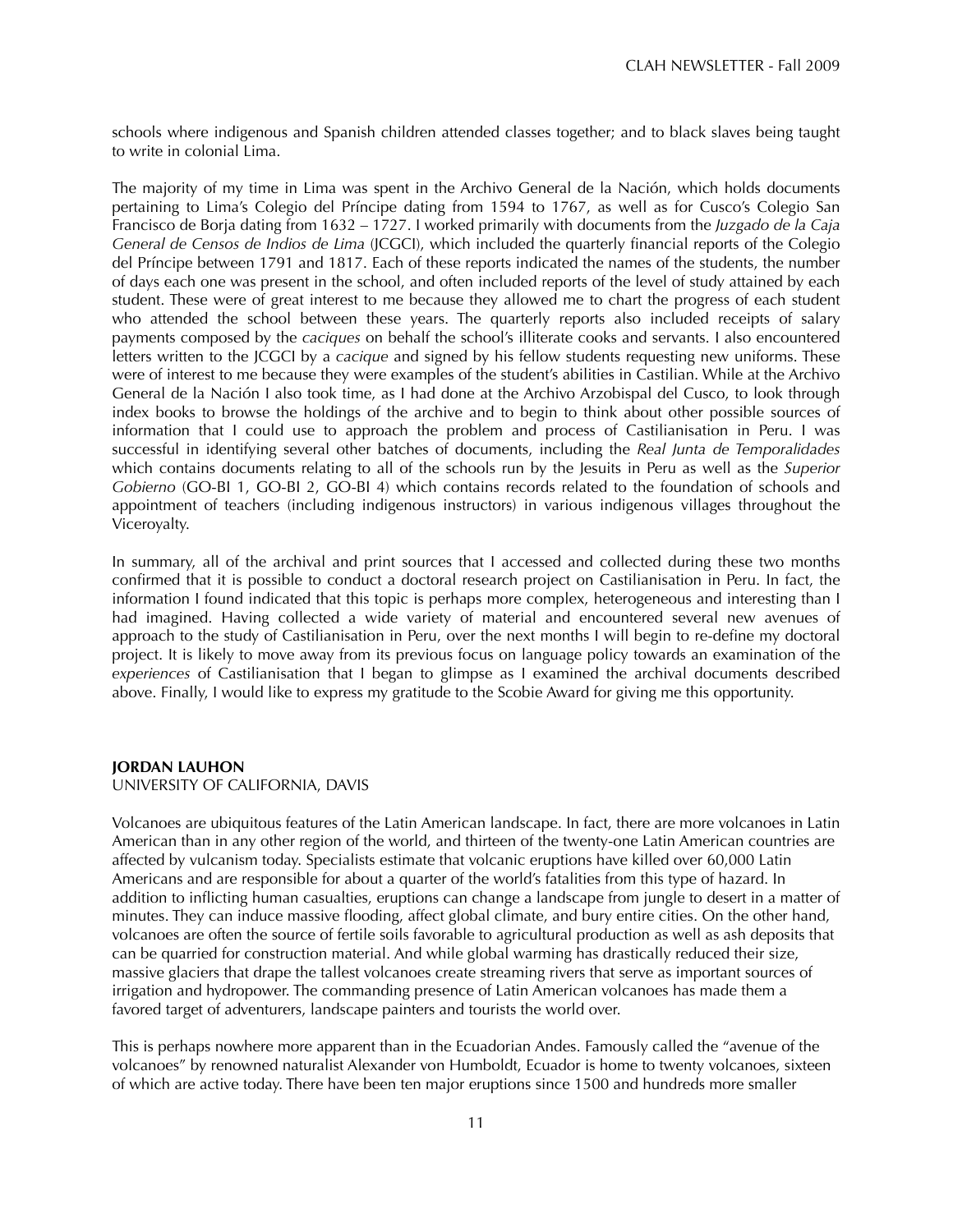eruptions. Ecuador's most celebrated—and dreaded—volcano, Cotopaxi, has erupted fifty times since the mid-1700s and its next major eruption will affect an estimated 125,000 people, making it one of most dangerous volcanoes in the world. With three significant eruptions taking place in the last decade, Ecuadorian volcanoes continue to draw the attention of scientists, government officials, and the general public in Ecuador and around the world.

My dissertation historicizes Ecuador's most devastating eruption in order to gain fresh insights into the process of nation building in the Andes, with broader implications for other volcanic regions around the world. During the nineteenth century, nation builders transformed volcanoes into celebrated landmarks in an emerging national narrative in which nature, rather than Ecuador's multiracial population, held the key to national success. Yet on the morning of June 26, 1877, the revered Cotopaxi erupted in the heartland of the nation, challenging the legitimacy and authority of the nascent Ecuadorian nation-state, thus revealing the limits of nation building in the Andes. Cotopaxi's thunderous explosions were heard as far away as Peru, covered Ecuador in a cloud of ash, and sent processions of people through the darkened streets of the capital reciting litanies to the Virgen de las Mercedes. Further south, massive mudflows (lahars) barreled down the sides of Cotopaxi as steam, lava, and gas melted portions of the massive glacier at the volcano's summit. Lahars killed hundreds of people, displaced thousands more, and caused widespread destruction in urban and rural areas that flanked the towering mountain. Ice and boulders uprooted trees and destroyed houses, bridges, roadways, and pastures, and left a desert of mud and ash in their wake. Torrents stretched over one hundred miles and bodies were recovered in Ecuador's eastern drainage, the Amazon. Lahars leveled a textile factory, nineteen mills, and twelve haciendas, sterilizing fields and devastating local towns and communities. In the words of one resident, the lahars "swallowed up" the important city of Latacunga, capital of "one of the most beautiful and fertile" provinces in Ecuador. Latacunga would never fully recover. After the initial eruption, Cotopaxi periodically emitted ash and rumbled for years, enveloping the highlands in a lingering disquietude.

Because the eruption occurred during a decisive period of nation-state formation that restructured the national landscape, and was itself a powerful factor in that process, I treat it as a dynamic touchstone for studying how different groups participated in and contested national construction. Humboldt's *Views of Nature* and Frederic Church's landscape paintings introduced Cotopaxi to the world, and government scientists, cartographers and artists seized on its fame to portray an idyllic national landscape nourished by volcanic soils and glacial rivers, ripe for investment. Beneath this idealized landscape, nation building took a more concrete form familiar to historians of modern Latin America: the regulation of people and space. My study of the1877 eruption brings this tension to light in the Ecuadorian Andes. I am particularly interested in indigenous and mestizo highlanders' experiences of the eruption as well as their entanglements with state officials, the Church, and landowners as they sought to rebuild their lives after the catastrophe. My summer research in municipal and provincial archives in the central highlands of Ecuador points to a deepening sense of displacement, exacerbated by the eruption, that marked the highland cultural landscape during the last half of the nineteenth century, thus challenging efforts to conceive of, and build, a modern nation-state in the Andes.

Through further research, I hope to expand our understanding of the development of modern political cultures in the Andes by emphasizing the role of place in the formation of local and national identities. The 1877 eruption temporarily obliterated the urban-rural conceptual divide so central to the notions of "civilization" and "barbarism" that underpinned Latin American nation building, making it a rich episode for exploring the connections between identity, place, and power. Methodologically, my project links social and environmental history to open up new analytical space and novel source material for understanding how indigenous peasants and mestizo highlanders found strategic pathways out of poverty and Indianness, albeit with social costs. The story of indigenous and mestizo transients complicates any rigid bifurcation of power and race and further highlights the increasing importance of notions of place in shaping a rapidly evolving political culture, anticipating the powerful role of regionalism in twentieth century Andean politics.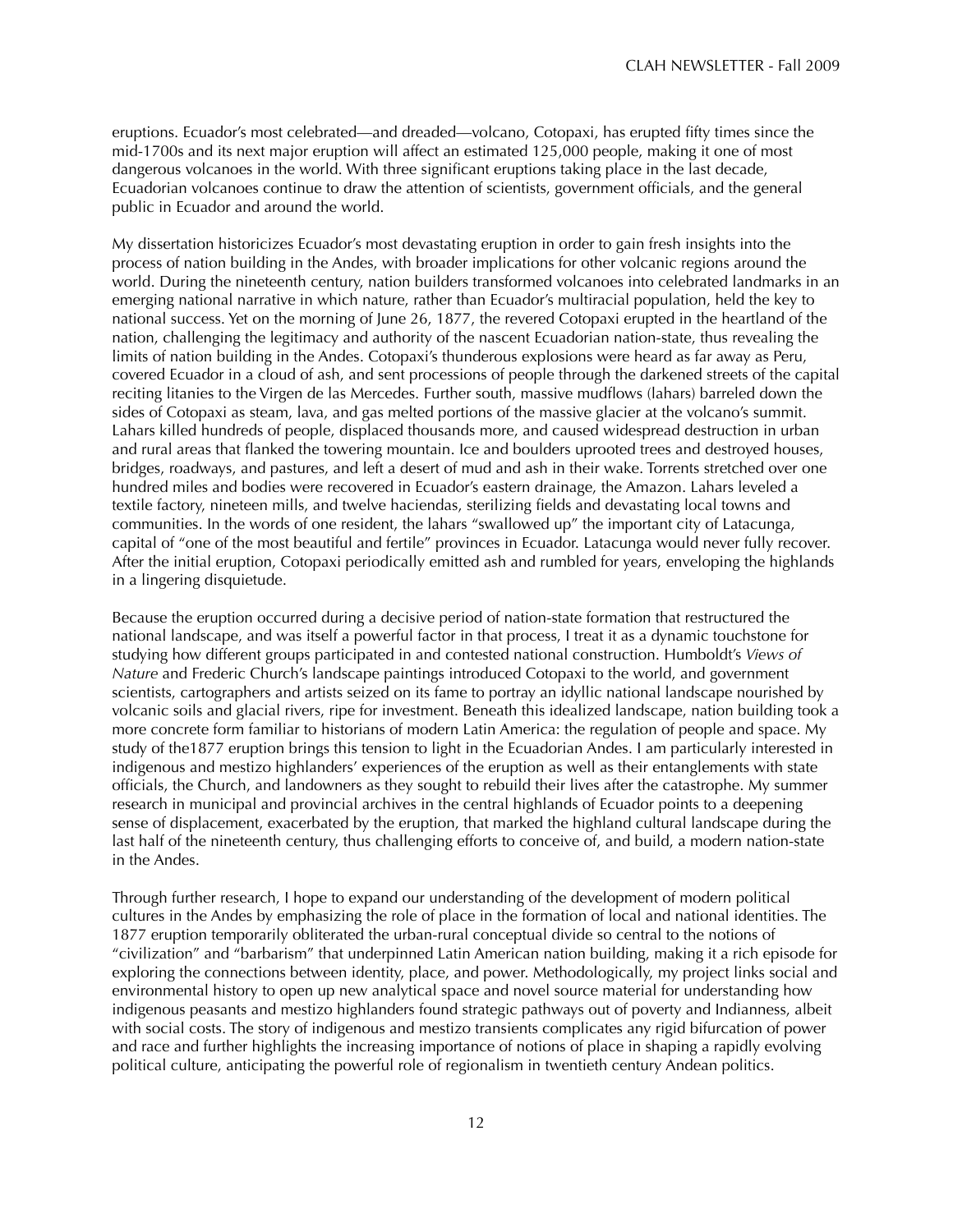The James R. Scobie award enabled me to lay important groundwork for my dissertation project, and I am deeply grateful for the knowledge and experience I gained as a result of this generous funding from the Conference on Latin American History. During my stay in Ecuador I met with local intellectuals and archivists, conducted preliminary research in numerous libraries and archives, and established formal affiliation with the Ecuadorian seat of the *Universidad Andina Simón Bolívar*, located in the capital city of Quito. Often referred to as the "Andina," UASB is a unique institution of higher education with campuses in Bolivia, Ecuador, and Venezuela. Of notable interest to historians is that the Andina played an important role in crafting the most recent Ecuadorian constitution in 2008. As a result of the effort, the constitution declares historical documents, archives, and collections part of the cultural patrimony of the state, complete with inalienable rights that guarantee their protection under the law. Guillermo Bustos, then Director of the history wing at the Andina, commented to me that the achievement speaks to both the historically disorganized state of Ecuador's archival record and to Ecuador's significant progress toward achieving broader public recognition that archival preservation is a national cultural imperative. A national-scale project to account for and reorganize Ecuador's varied archival record is currently underway.

#### **BEN REED**

#### UNIVERSITY OF NORTH CAROLINA, CHAPEL HILL

My central purpose during the summer of 2009 was to appraise the feasibility of a dissertation project examining the role of preaching in the social and cultural formation of colonial Mexico City. Through generous support from the James R. Scobie Memorial Award, I was able to gain invaluable experience navigating the city, its archival collections, and better prepare for my dissertation research in the years to come. My experience proved that the archival record of colonial preaching is both more broadly varied and of greater detail than I had originally estimated. Materials in the Archivo General de la Nación (AGN), the Centro de Estudios Históricos de México (CEHM), the Biblioteca Nacional, and the Archivo General de Notarías del Distrito Federal (AN) were rich in details illuminating how people imagined the ideals and reality of preaching acts, what was at stake during preaching performances and how the stakes and contexts changed over time, and in different locations. Studying the available materials helped me narrow my research focus to the development of a particular religious devotion headed by Mexico City's Oratorians, or devotees of Saint Philip Neri, as a lens for understanding the dynamics of preaching during colonial Mexico. Such specificity would not have been possible without this exploratory trip.

Known as the "Santo de Buen Humor," devotees of the Italian *San Felipe Neri* quickly flourished in Mexico City after his canonization in 1622. The local *Congregación del oratorio de San Felipe Neri* began as a "union" of thirty-three preachers at the church of San Bernardo in 1657, dedicating their time to the care of sick and infirm priests in the city. By the end of Spain's rule on the American continents, similar associations of Oratorians had been founded in cities as widespread as San Luis Potosí, Guadalajara, Lima and Los Teques. Ideally, worship was simple: preachers regularly gathered at a statue adorned with Philip's image to pray, tend to the sick, discuss the aesthetics of urban preaching, and plot visitations of diverse chapels throughout the city on a weekly basis. Oratorians were often distinguished for their cosmopolitan modes of speech, stylish attire and insertion of humor into their liturgical acts. In accordance with the operation of Venice's original *oratorio*, each congregation ruled its local members autonomously, without recourse to a Transatlantic superior for high-end decisions. Over time, Mexico City's Oratorians came to collectively own their own Church on the modern-day street *3ra. de República del Salvador*, originally embellished with an archway spanning the street that created an open-air chapel fused with the rhythm a public thoroughfare. They also hosted several *cofradías* and hospices, and managed the operation of a nearby hacienda in Coyoacán. The establishment and flourishing of Mexico City's Oratorian devotion presents a striking case study for examining how local preachers conceptualized the role of the viceroyalty's history and sanctity within a Catholic frame of reference, but remains a muted history of colonial Mexico.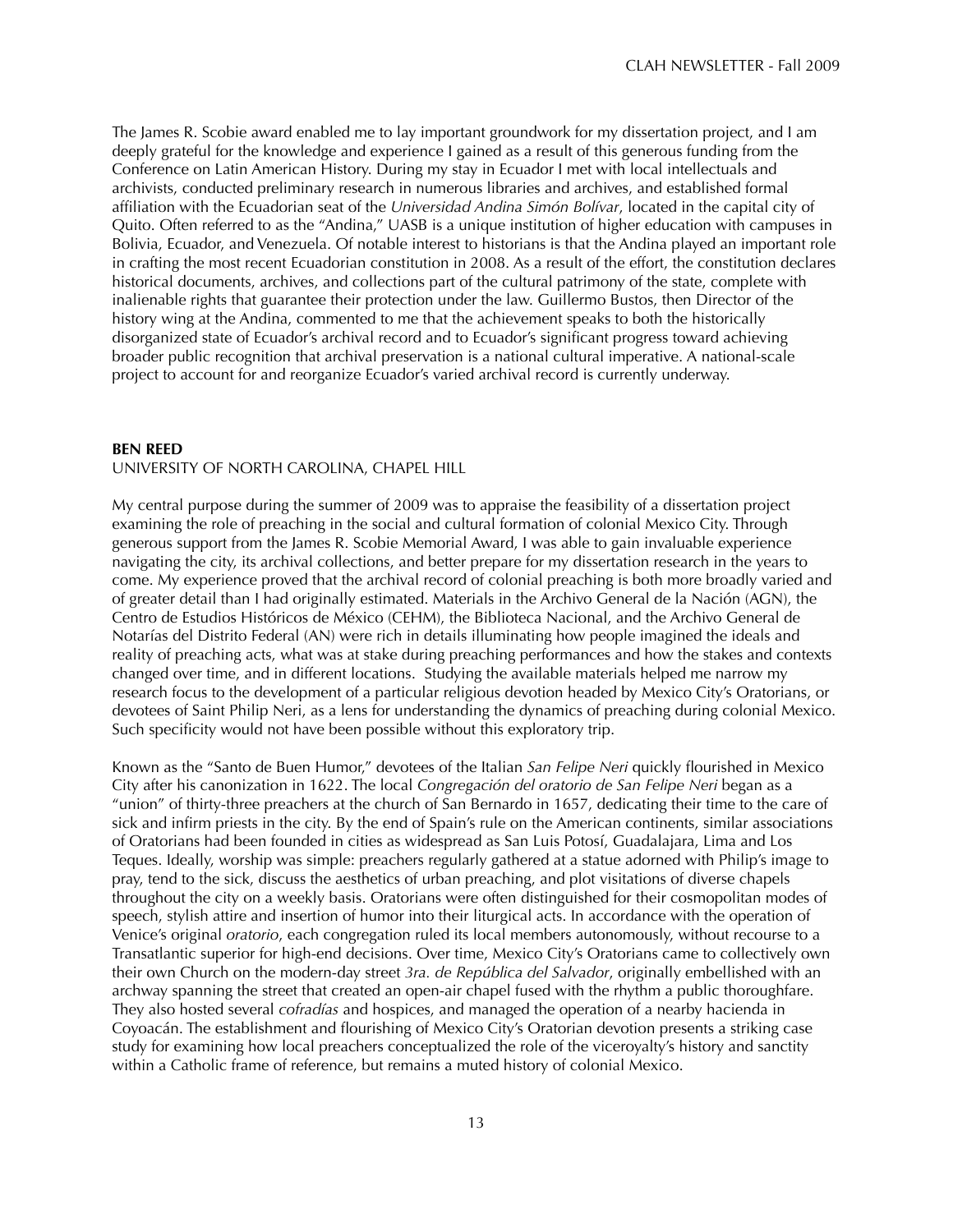The sources available for understanding how and why the people of colonial Mexico City developed ritual devotions to Philip Neri are spread across the city's diverse public archives and private collections. Printed sermons stored in the Biblioteca Nacional and the CEHM provide insight into institutional channels of authority to which preachers were subject. Published sermons bore the marks of Inquisitional oversight common to all imprints. Formal licenses were typically requested and granted prior to production, and over time, increasing numbers of collegial testimonies to the quality and propriety of the work became standard procedure. Each record appeared as a preface to the sermon proper in published sermon pamphlets, and labeled *licencia, sentir, parecer* and/or *aprobacion* as appropriate. These registers can be used to develop an understanding of preaching as an institutionalized occupation, both in the sense of colleagues reviewing and commenting on one another's works, and in that of a subculture of colonial "power groups" formed by preachers, inquisitors, patrons and notaries to effect some level of control in or influence upon colonial society.

The notaries who recorded the business of civil legal transactions, Inquisition trials, and many other formal arrangements in colonial Spanish America maintained detailed notebooks of their work. Many of these registers remain archived at the AN, and are available for consultation. Their contents can provide rare insight into the frequency with which preachers interacted with colonial legal officials, the reasons motivating the creation of legal contracts pertaining to preaching acts, as well as relationships that may have developed beyond professional transactions. I collected a substantial list of named notaries associated with preaching acts in Mexico City, which will prove invaluable during my dissertation research, since the notarial records for the colonial period are not currently indexed, but filed by the name of each numerary notary.

The case files of Mexico's Holy Office of the Inquisition contain several useful types of documentation absent from current studies of colonial preaching. Preachers frequently attended the performances of one another's sermons, and when they deemed it necessary, made public responses to their colleagues' work. Many files contain lengthy denunciations of sermons deemed scandalous, inflammatory of public passion, heretical, blasphemous, misleading and otherwise inappropriate. When possible, Inquisitors took care to confiscate and preserve the sermons under scrutiny. Many have been retained, tucked away in the case *expedientes* and are thus available for consultation. These records are particularly important since existing studies by historians and literary critics alike have relied almost exclusively on published sermons and prescriptive literature about preaching. The files of the Inquisition, in essence, can help tell stories about those performances that were never deemed fit to print by the standards of the day, as well as the Inquisitors' perspectives on how preaching ought to be conducted.

Less provocative but equally important are the records of preaching licensure. These registers record official sanctioning and monitoring of preachers at several levels of consultation and surveillance. Before delivering sermons in public, preachers were in theory and by law required to request and receive license from the Council of the Indies. Many petitions remain in the AGN; more serial registers of the licensure procedure are housed at the Archivo General de Indias (AGI) in Seville, Spain.

This work will make significant contributions to several fields of colonial Latin American historiography. A study of the Oratorians will provide a rare analysis of hagiography among secular clerics, and thus offer new understandings of how sanctity was articulated in colonial Mexico. It can also shed light on the institutionalization of public oratory through records of licensure and censorial legal practices, and may help to explain how Christian rhetoric was included in locally generated notions of jurisprudence. Finally, the many layers of corporate histories pertaining to the Oratorians – from panegyric treatments of the Saint, the Congregation and those composed by individual members, to the *vitae* published in the Congregation's only chronicle (*Memorias históricas*, 1736), to the worship conducted in its houses and by its associated *cofrades* , to the corporate business transactions conducted by Oratorians – invite a multi-scale analysis of identity formation among preachers in colonial Mexico City. The fruits of my summer research provided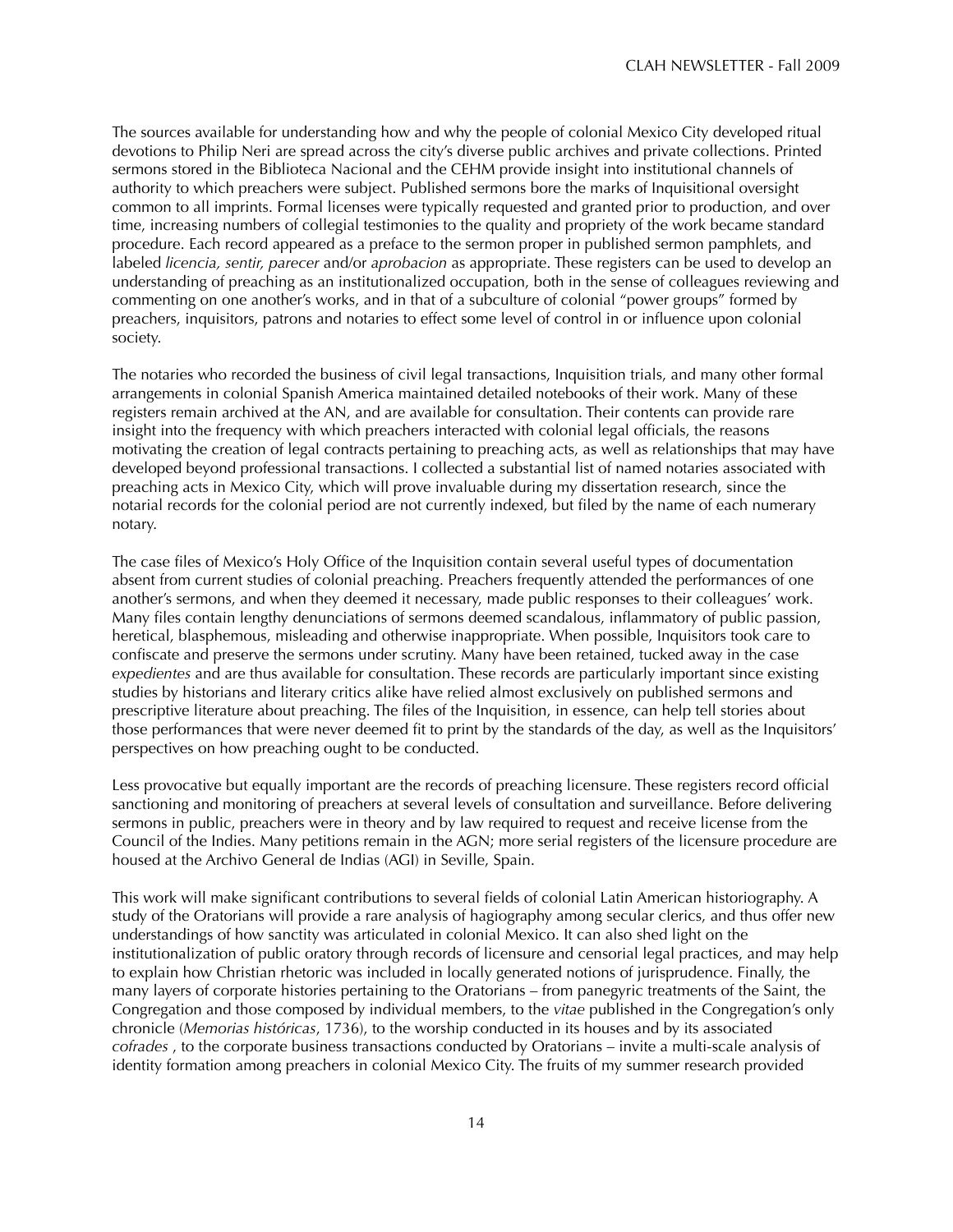intriguing and exciting new questions and avenues of exploration for dissertation research, and I am grateful to the Conference on Latin American History for its support and encouragement.

### **LENA SUK** EMORY UNIVERSITY

The James R. Scobie Memorial Award enabled me to conduct six weeks of exploratory research on moviegoing culture in Sao Paulo from 1920 to 1950. As an entry point to studying the larger question of leisure culture in urban and public spaces, my research expands the concept of Brazilian cinema to include the social aspects of the movie-going experience.

In Rio de Janeiro, I focused on the collection of periodicals at the National Library, confirming the availability of daily newspapers, women's leisure magazines, and film-specific journals that will be important sources for my dissertation. I also visited the Center of Documentation at the Foundation of National Arts (FUNARTE) where I examined film reviews, advertisements, and programs related to specific Brazilian films. At the National Archive, I collected documents from the personal papers of Jonathas Serrano, a former member of the National Commission on Cinema Censorship and director of the Brazilian Catholic Action bulletin. His personal papers, as well as his series of essays on 1930s and 1940s cinema, will provide valuable insight on how members of the church imagined the dangers of the cinematic experience. Also at the National Archive, I investigated correspondence papers from the collection of Agência Nacional. Though the vast documentation proved too expansive to thoroughly scan in my limited time, I confirmed that the censorship papers, correspondence papers, and photographs would be valuable sources in the future.

In São Paulo, the Cinemateca Brasileira proved to be one of the most intriguing archives I visited. I was able to find newspaper clippings about the activities and participants in 1940 cineclubes and their role in paulista culture. The Cinemateca also hosted a silent film festival that exposed me to rare prints of the American, French, and Brazilian films that movie-goers in 1920s São Paulo might have seen. The Museum of Image and Sound also held sources on the culture of cinema-going, for example, fan photographs of 1930s Hollywood stars popular in Brazil and photographs related to São Paulo's urban history. At the Biblioteca Jenny Klabin Segall, I determined that the bulk of the library's posters and photographs did not apply to my time period, but that the library would be an excellent source of secondary material. In addition, the Museu Lasar Segall recently digitized and made available online two fundamental sources: the early Brazilian film journals *Cinearte* and *A Scena Muda*. At the São Paulo State Archive, I was also able to investigate its large collection of magazines and periodicals, including the paulista magazine *A Cigarra.*

I extend many thanks to my advisor Dr. Jeffrey Lesser who introduced me to valuable professional contacts and methods of research. I also thank Drs. Karl Schollhammer, Eduardo Morettin, Rose Satiko Hikiji, Roney Cytrynowicz and Sheila Shvarzman. Each of my meetings with them led to useful tips on accessing documents in local archives and to other scholars who could provide professional support.

Finally, I thank the Conference on Latin American History and the Scobie Award Committee for awarding me the James R. Scobie Memorial Award. This generous grant facilitated my intellectual development as well as exploratory research. This summer has launched a dissertation that will explain the social role of cinemas in São Paulo, contribute to the city's urban history, and alter our perceptions of leisure culture in Brazil.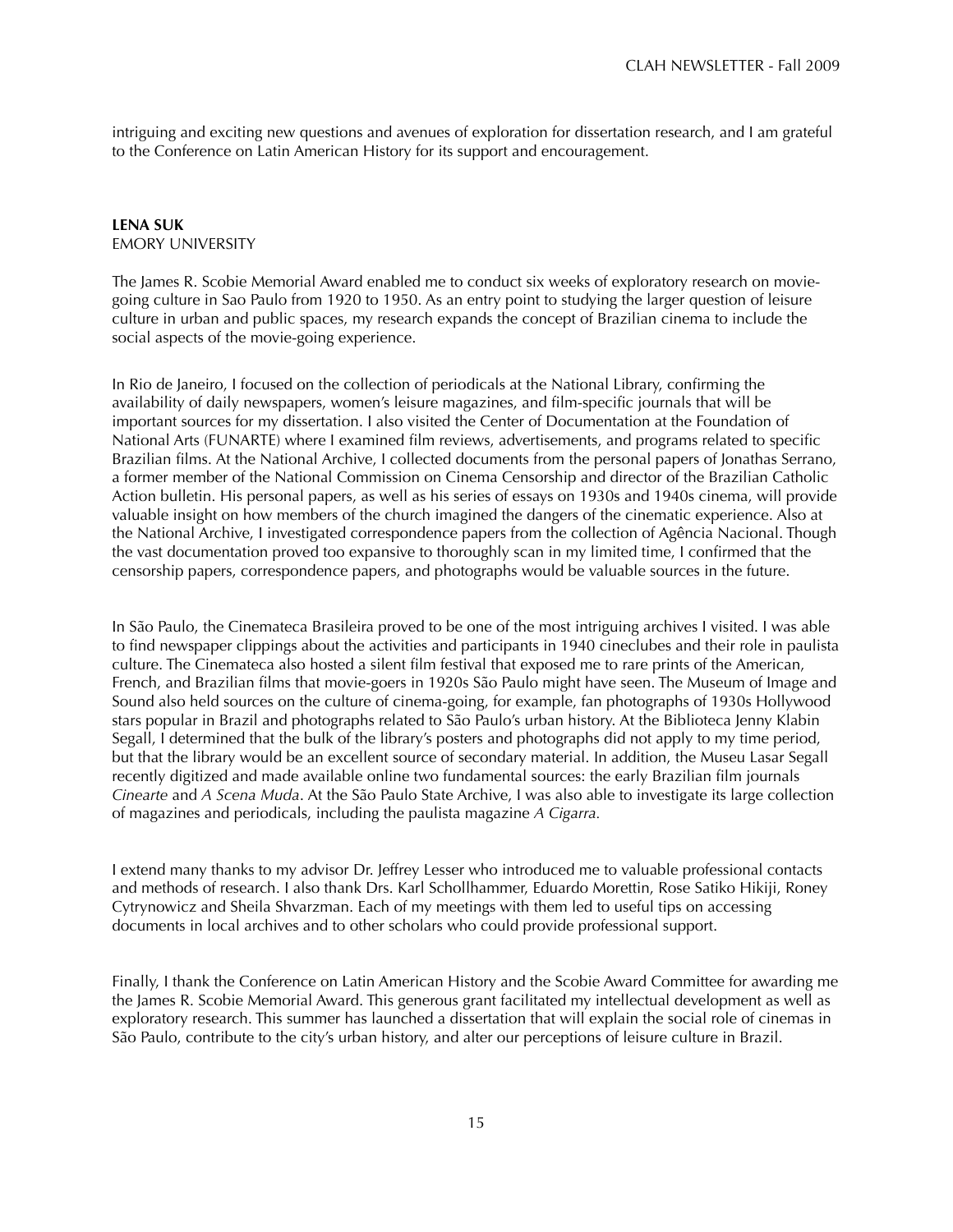# **VIII. ANNOUNCEMENTS**

**Southwest Council Of Latin American Studies (SCOLAS) CALL FOR PAPERS 43rd Annual Conference Santa Fe, New Mexico**

From March 23-27, 2010, SCOLAS will hold its annual conference, in Santa Fe, NM. SCOLAS welcomes proposals for individual papers and whole panels from across the academic disciplines. The 2010 conference theme is "Rediscovering the Americas in a Post-American (?) World."

––––––––––––––––––––––––––––––––––––––––––––––––––––––––––––––––––––––––––––––

As most of us are experiencing personally and professionally, the global economic crisis has tremendous potential to rearrange "truths," not to mention retirement plans. Books forecasting a "Post-American World" have spent months on national best-sellers' lists. If such change were realized, it has the potential to affect multiple relationships, including among the states of the Americas. Given existing economic, cultural, social and political ties among these countries, we hope Santa Fe conference participants will consider what historical alterations economic, social and state relations have meant in past cycles, as well as what current transformations may mean, for the people, cultures, governments and economies of the Americas. This affects us across many dimensions, and we welcome proposals that are equally varied, across the disciplines.

Santa Fe, North America's oldest state capitol is celebrating its  $400<sup>th</sup>$  anniversary in 2010, and has witnessed many transformations. At our conference in "The City Different," in addition to the academic presentations, you will enjoy a blend of Pueblo, Spanish, Mexican and US traditions and customs, as each contributes to contemporary Santa Fe's. The city's richness is highlighted in its food, architecture, art and music, and shopping, which you will experience from the heart of the city, La Fonda on the Plaza, our conference hotel.

La Fonda, a historical landmark building, is on the town's famous Plaza, within easy walking distance of museums, galleries, shops and restaurants. In La Fonda, your room will feature charming hand-painted furniture and adornments by local artists, which complement the space's tranquility and comfort. At the same time, you will enjoy access to high-speed wireless and other modern conveniences.

La Fonda's special conference pricing (applies from three days before through three days after conference) applies if booked at http://www.lafondasantafe.com/email-group.html or by phone within the United States 1-800-523-5002 and selecting #1 or internationally 1-505-954-3500 or 1-505-982-5511. Call Monday-Friday 7 a.m.-8 p.m., Saturday-Sunday 9 am-5 pm (Mountain Time) using code "43rd Congress SCOLAS." Singles: \$119/day (including breakfast for one)\*

Doubles: \$139/day (including breakfast for two)\*

\*Plus tax

To submit a paper or panel proposal and/or to volunteer to serve as a chair or discussant, please visit http:// www.baylor.edu/scolas and complete the appropriate form(s). Note that panels are limited to four papers maximum. Deadline for receipt of proposals is **October 31, 2009.** We will send acceptance letters by December 5, 2009.

Please direct questions about the conference to Dr. Janet Adamski at scolas@umhb.edu.

Please check the SCOLAS website for information on graduate research scholarships and publication awards.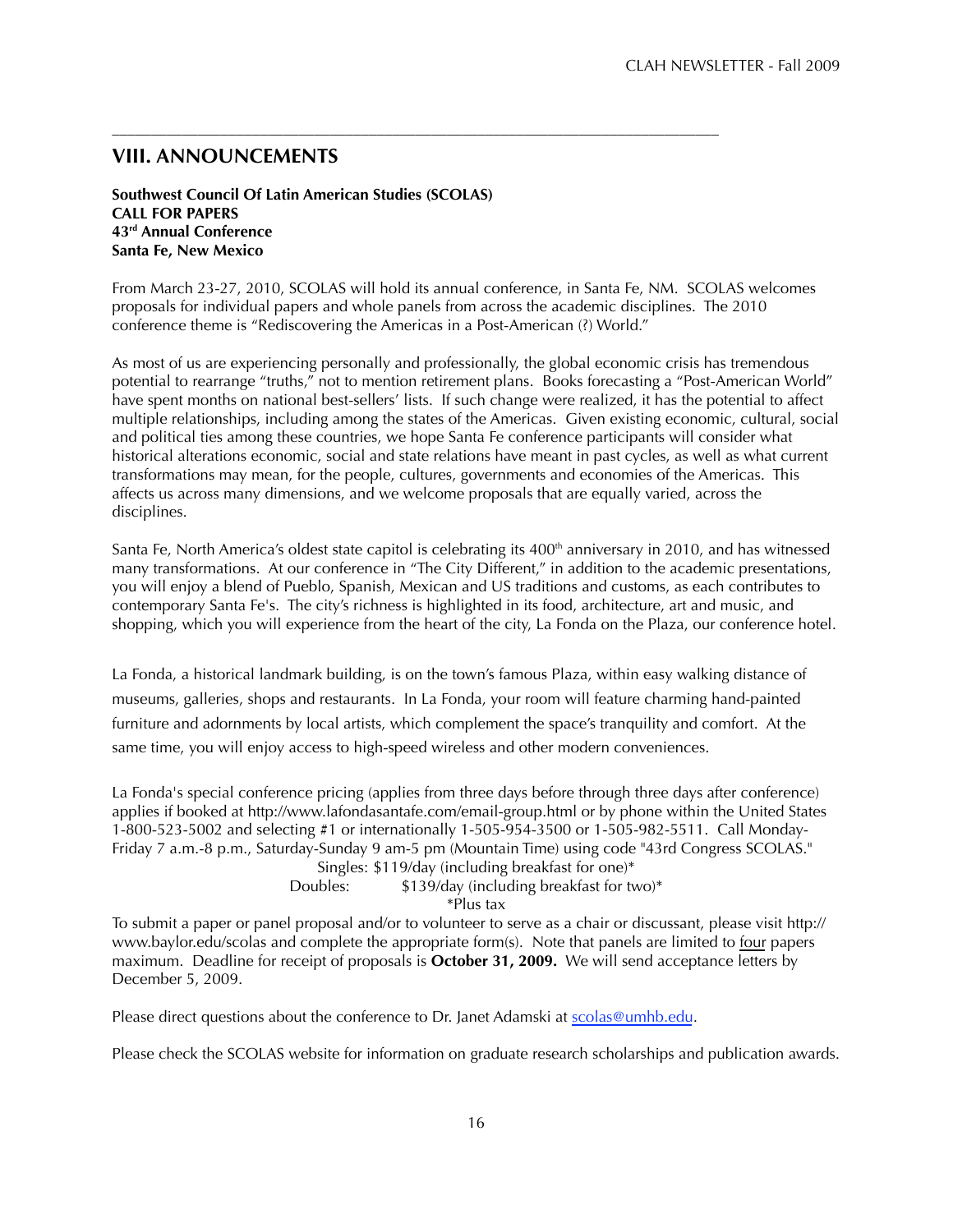## **Webb-Smith Essay Competition**

We invite historians and scholars to submit essays in English of no more than 10,000 words plus endnotes. Essays must not have been published previously and should deal with some aspect of the Mexican Revolution from 1910 to 1940. Possible topics might include: What was the international impact of the Mexican Revolution in terms of diplomacy or the world economy? Should the 1910-1920 phase of the conflict be considered a serious social revolution or a civil war? What were the roles of women or indigenous groups during the Mexican Revolution? Did the conflict result in better living conditions for Mexicans? How did the Mexican Revolution transform art or literature? Can the Mexican Revolution be considered the beginning of Third World nationalism?

The winning essays will be awarded \$500 and will be published in a forthcoming volume of the Walter Prescott Webb Memorial Lecture Series, published by Texas A&M University Press, along with essays by the lecturers: Carlos Martinez Assad, Francisco Balderrama, Thomas Benjamin, Jurgen Buchenau, Don Coerver, Miguel A. Gonzalez Quiroga, Linda Hall, and Stephen Lewis. The volume will be edited by Douglas W. Richmond and Sam W. Haynes, with an introduction by John Mason Hart.

Deadline for submissions: January 29, 2010. Send submissions either electronically or by mail to Joyce S. Goldberg (goldberg@uta.edu), Chair of the Webb Lectures Committee, Department of History, UT Arlington, Box 19529, Arlington, TX 76019-0529.

For more information about previously published volumes or the upcoming lectures, please write Joyce S. Goldberg, Chair of the Webb Lectures Committee, Department of History, Box 19529, UTA, Arlington, TX 76019-0529. Or contact her by email: goldberg@uta.edu.

#### **Call for Papers: VACARGA Annual Meeting**

The Virginia-Carolinas-Georgia Latin American Colonialists (VACARGA) group invites individual paper proposals for presentation at its annual meeting (after a 1 –year hiatus) to be held April 16-17, 2010 at the University of South Carolina.

Papers on any aspect of colonial Latin American history broadly conceived are welcome including topics that address borderlands, Atlantic, and early national history. In particular, graduate students will find the venue of pre-circulated papers an excellent opportunity to get feedback on thesis and dissertation chapters. A brief paragraph identifying title and topic of a paper you would like to present can be sent to Matt Childs: childsmd@mailbox.sc.edu

Proposals are due by 15 February 2010 and papers selected for presentation at the meeting will pre-circulate by 15 March 2010.

We look forward to seeing you in Columbia in April More details to follow

Matt Childs and Michael Scardaville

### **Fulbright Scholar Program**

The Fulbright Scholar Program offers U.S. faculty, administrators and professionals grants to lecture or do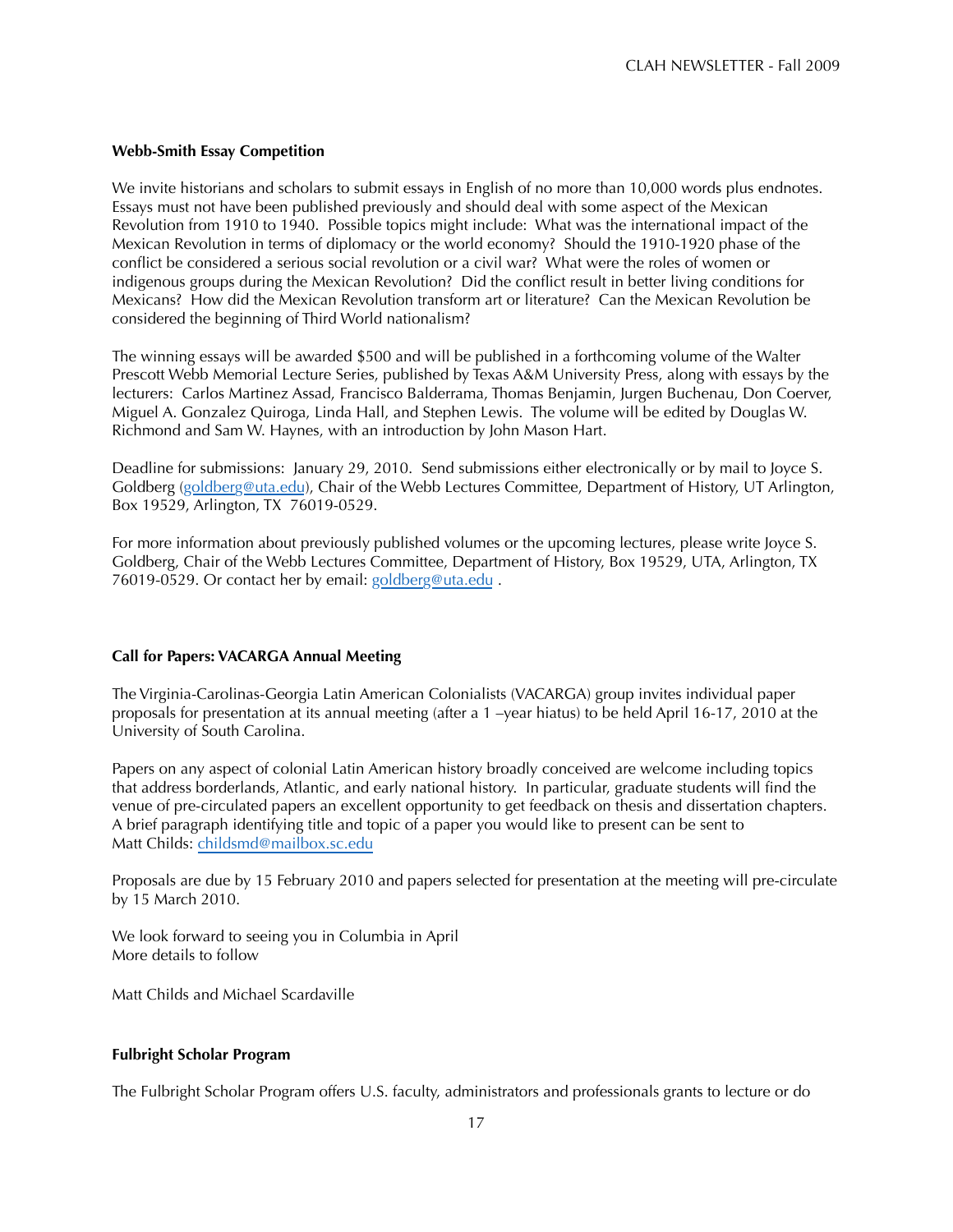research in a wide variety of academic and professional fields, or to participate in seminars. For information on Fulbright Scholar Awards, consult our website at www.cies.org for descriptions of awards and new eligibility requirements. If you are interested in requesting materials, please write to apprequest@cies.iie.org.

We appreciate your consideration and assistance in sharing this information. Should you have any questions, please feel free to contact us at anytime.

Athena Mison Fulay Program Officer -- Outreach and Communications Fulbright Scholar Program Council for International Exchange of Scholars 3007 Tilden Street, NW, Suite 5L Washington, DC 20008-3009 tel: + (202) 686 6242 fax: + (202) 362 3442 email: afulay@cies.iie.org www.cies.org

# **IX. NEWS FROM MEMBERS**

## **Lolita Gutierrez Brockington**

Fellow, Institute of African American Research, University of North Carolina, Chapel Hill

––––––––––––––––––––––––––––––––––––––––––––––––––––––––––––––––––––––––––––––

## Publications:

Blacks, Indians, and Spaniards in the Eastern Andes: Reclaiming the Forgotten in Colonial Mizque, 1550-1782. Paperback. Lincoln: University of Nebraska Press, 2009. (Hardcover: Lincoln, University of Nebraska Press, 2006)

Negros, indios, y espanoles enlos Andes orientales: Reivindicando el olvido de Mizque colonial, 1550-1782. La Paz: Editores Plural, 2009

#### Research:

Ongoing demographic analysis of the African diaspora in the Eastern Andes, based on recently acquired parish records of the ecclesiastic archives of the archdiocese in Sucre, Bolivia, and other new source materials from the Archivo y Biblioteca Nacional de Sucre.

#### Honors:

The Rocky Mountain Council on Latin American Studies, Honorable Mention for the McGann Prize for Blacks, Indians and Spaniards in the Eastern Andes: Reclaiming the Forgotten in Colonial Mizque, 1550-1782.

Other Professional Activities (including papers read at scholarly meetings): Keynote Address"From Global to Local: The Silenced Diaspora in the Eastern Andes and the Persistence of Denial". Sponsored by the North Carolina Central University department of History Symposium, "The Diasporic Kaleidoscope: New Approaches to African Diaspora Studies". November 8-9, 2008. Durham, North Carolina.

"Racialism and Colorism in the Andes: Negros, Pardos, y Mulatos, 1550-2008. Paper presented at the  $10<sup>th</sup>$ Annual International Scholars Conference, "Colorism, Class, Caste, and Race". Sponsored by the Institute of African American Research, University of North Carolina at Chapel Hill, and Duke University, March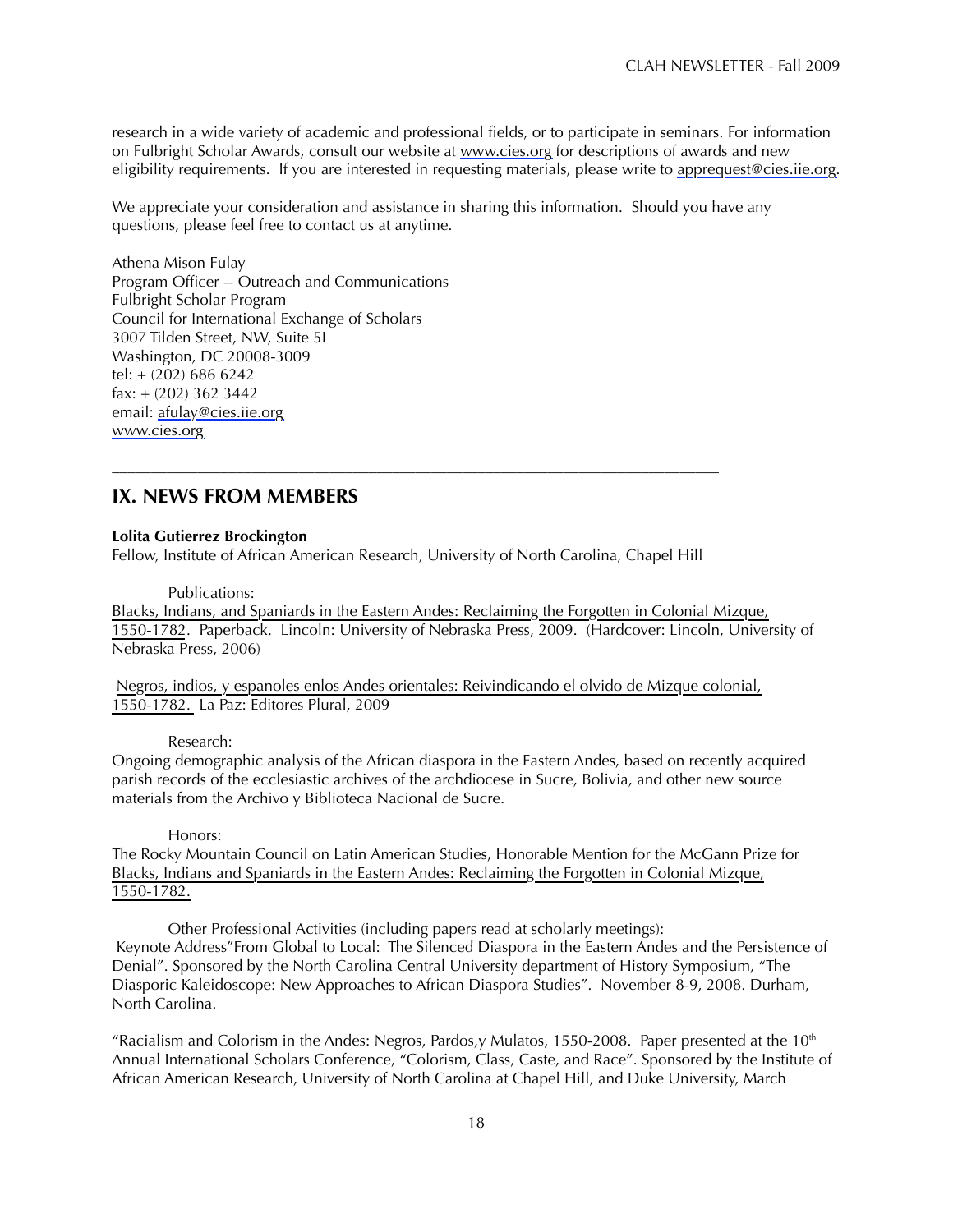28-31st, 2008.

### Institutional News:

Service post as Contributing Editor for colonial Bolivian History for the Handbook of Latin American Studies, Library of Congress, April, 2009.

### **David Burden**

Indiana Wesleyan University

Promotions, Appointments, Transfers, and Visiting Professorships: Promoted to Associate Professor of History, Appointed director of Latin American and Iberian Studies minor.

## **Noble David Cook**

Florida International University

#### Publications:

*The Plague Files: Crisis Management in Sixteenth-Century Seville*, with Alexandra Parma Cook, (Baton Rouge: Louisiana State University Press, May 2009)*.*

"Afterword," with Alexandra Parma Cook, in Daniela Bleichmar, Paula De Vos, Kristin Huffine, and Kevin Sheehan, eds., *Science in the Spanish and Portuguese Empires, 1500-1800* (Stanford: Stanford University Press, 2009), 311-21.

#### Research:

"The barrio of Triana and America: a socio-economic study, ca. 1570-1610." [Book mss now in progress, with Alexandra Parma, largely based on many thousands of notarial records during research in Seville 1990-91, 1998-99, and various summers].

"Luis Gerónimo de Oré: the Franciscans and the New World" [book, research began in 1974].

#### Honors:

2008 Murdo J. MacLeod Book Prize Honorable Mention, Latin American and Caribbean Section of the Southern Historical Association for *People of the Volcano: Andean Counterpoint in the Colca Valley*

2008 Named Profesor Honorario of the Departamento Académico de Humanidades of the Pontificía Universidad Católica of Peru.

#### Other professional activities:

Plenary address for the Annual Convention of the Renaissance Society of America, Los Angeles, March 21, 2009. "Counting the Uncountable: Successes and Failures of the Past Half Century."

#### **Paul W. Drake**

University of California, San Diego

#### Publications:

Between Tyranny and Anarchy: A History of Democracy in Latin America, 1800-2006 (Stanford: Stanford University Press, 2009).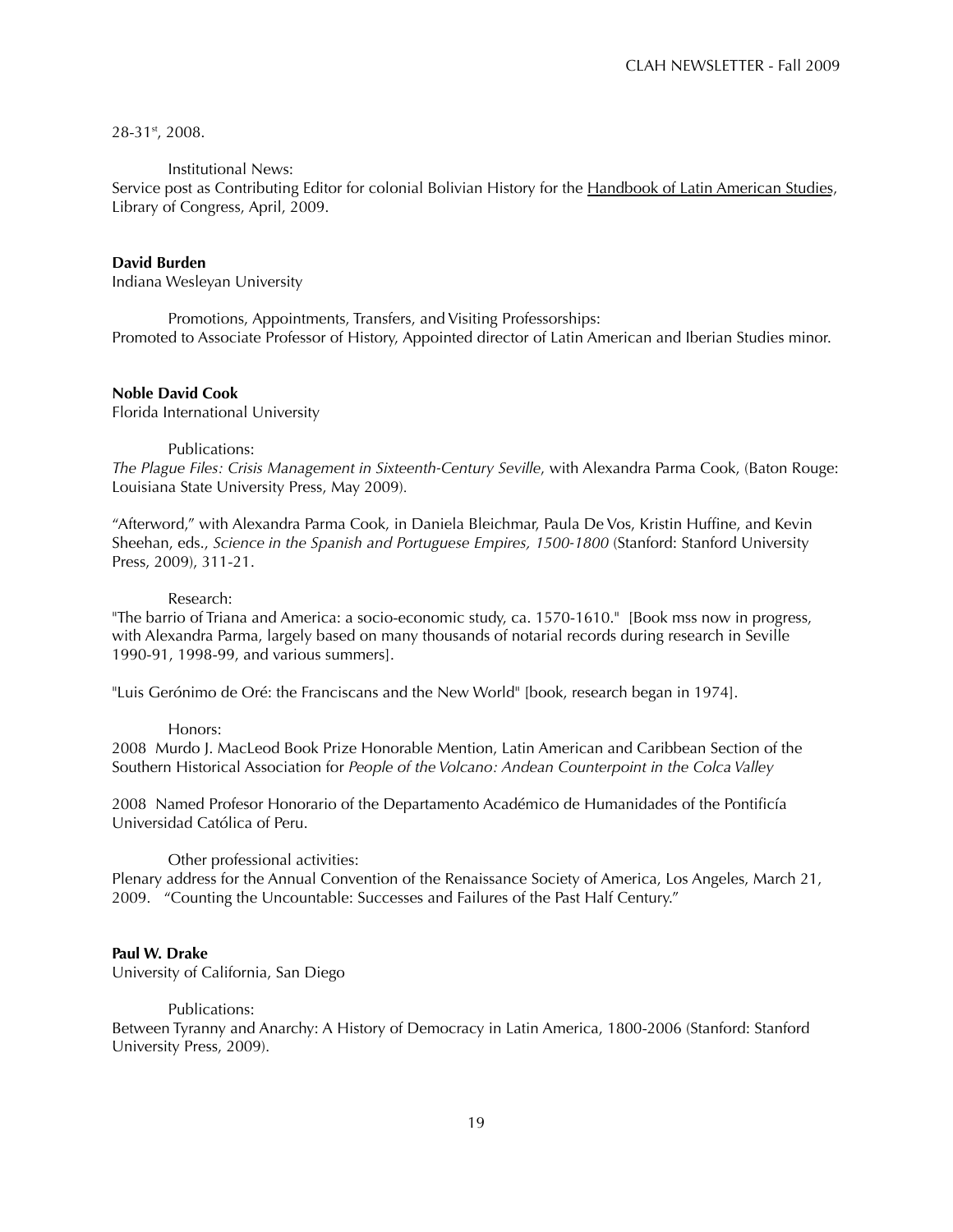Appointment: Senior Vice Chancellor for Academic Affairs, University of California, San Diego, Oct. 2007.

### **John M. Hart**

University of Houston

Grants, Fellowships, Honors and Awards: Won the Harvey Johnson Prize as book of the year from the Southwestern Council of Latin American Studies at its recent meeting in Santo Domingo for The Silver of the Sierra Madre: John Robinson, Boss Shepherd and the People of the Canyons (Tucson: University of Arizona Press, 2008)

Promotions, Appointments, Transfers, and Visiting Professorships: Delivered the Inugural Address at the XII Annual Congreso de Historia, held at the Autonomous University of Sinaloa, Culiacan in November.

Other Professional Activities- Include conference papers: A book containing an article about John M. Hart, and containing three of his articles and three articles he edited, has been published under the title La Revolucion Mexicana de Cien Anos: Dialogos con John M. Hart (Mexico, Consejo Nacional de Artes y Cultura, 2007).

Institutional: Is serving as Interim Chair of the University of Houston, History Department

**Hernán Horna**

Uppsala University, Sweden

Honors: Elected member to the Swedish Academy of the Humanities and Sciences

# **Lester D. Langley**

University of Georgia, Emeritus

Publications: Simón Bolívar: Venezuelan Rebel, American Revolutionary (Rowman and Littlkefield, 2009).

America and the Americas: the United States in the Western Hemisphere,  $2^{nd}$  Edition (University of Georgia Press, April 2010).

# **Heidi Scott**

Aberystwyth University, UK

Publications:

Scott, H. V. (2009) Contested Territory: Mapping Peru in the Sixteenth and Seventeenth Centuries (University of Notre Dame Press)

Scott, H. V. (2008) "Colonialism, landscape and the subterranean", Geography Compass 2 (6) 1853-1869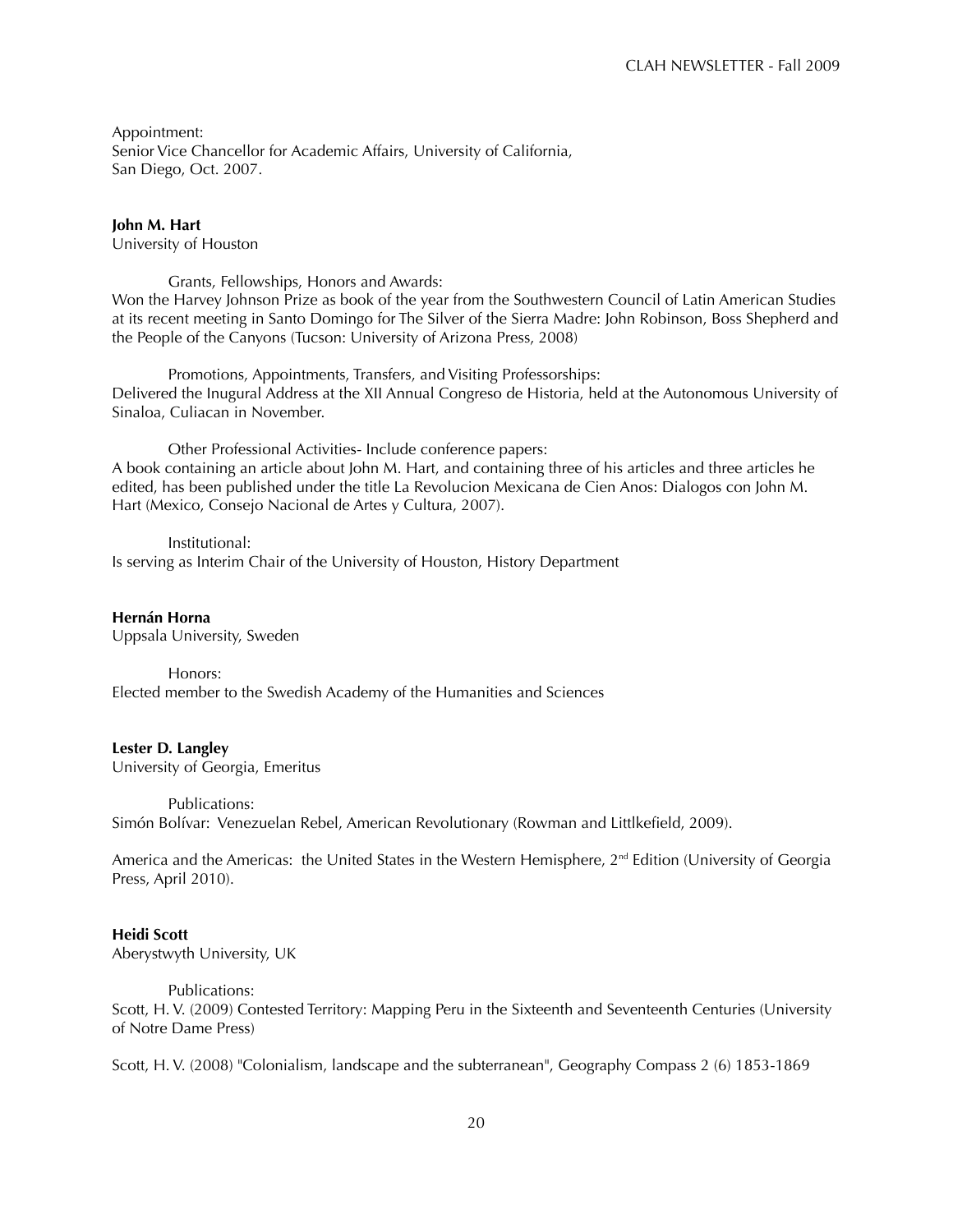#### Research:

Currently conducting research on:

i) Franciscan missions in the Apolobamba region of colonial Bolivia

ii) Imaginative constructions of tropical nature in the Viceroyalty of Peru, 16th and 17th centuries

iii) Landscape and the subterranean in colonial Latin America

Other Professional Activities- Include conference papers: Presented paper entitled "An American Eden? Geographical imaginations and tropicality in the Viceroyalty of Peru" at the conference "American Tropics: Towards a Literary Geography", University of Essex (UK), 4th-7th July, 2009.

### **Robert W. Wilcox**

Northern Kentucky University

### Publications:

Articles: "Ranching Modernization in Tropical Brazil: Foreign Investment and Environment, 1900-1950" Agricultural History Vol. 82, No.3 (Summer 2008): 366-392

"Os Paraguayos na construção do Extremo Oeste do Brasil, 1870-1935" Fronteiras v. 10, n. 17 (jan./jun. 2008) (Dourados, MS, Brasil: Universidade Federal de Grande Dourados): 11-54

Book Reviews: McCreery, David. "Frontier Goiás, 1822-1889". (Stanford: Stanford UP, 2006) for the Luso-Brazilian Review 45:2 (2008): 193-197

Rodrigues, Gomercindo. "Walking the Forest with Chico Mendes: Struggle for Justice in the Amazon". (Austin: University of Texas Press, 2007) for Agricultural History Vol. 83, No. 2 (Spring 2009): 270-271

#### Research:

Continued research in Brazilian and Paraguayan archives on cattle disease and environmental impacts in the development of the Center-West Brazilian ranching industry, 1900-present.

Promotions, Appointments, Transfers, and Visiting Professorships: Visiting Professor in the Master's History Program, Departamento de História,Universidade Federal da Grande Dourados (UFGD), Dourados, MS, Brazil, March-July 2008

Other Professional Activities- Include conference papers:

Paper entitled "Cattle, Disease and Environment in Mato Grosso, Brazil, 1870s-2001" presented as part of Livestock Economies and Environment in Latin American History, IV Simpósio da Sociedade Latinoamericana e Caribenha de História Ambiental (SOLCHA), Belo Horizonte, Brazil, May 28-June 1, 2008

Presentations: "A Historiografia Americana e a História Ambiental" to graduate students in History at the Universidade Federal da Grande Dourados (UFGD), Dourados, MS, Brazil, 09 June 2008

"A História Ambiental e a História Regional" to graduate program in Social Sciences at the Universidade Estadual de Mato Grosso do Sul (UEMS), Amambai, MS, Brazil, 17 June, 2008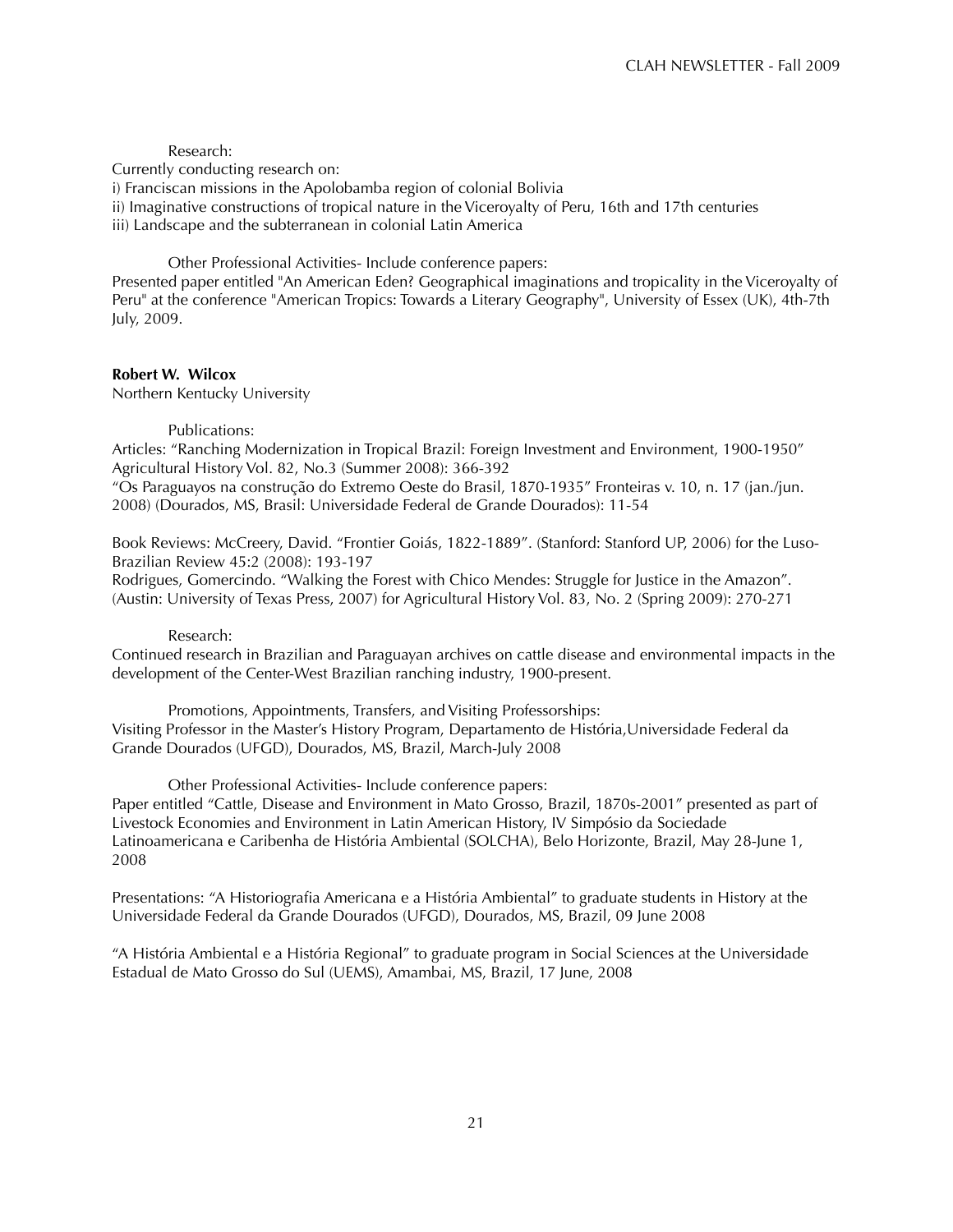# **X. IN APPRECIATION: CLAH ENDOWMENT AND FUND CONTRIBUTORS**

––––––––––––––––––––––––––––––––––––––––––––––––––––––––––––––––––––––––––––––

# **CLAH PRIZES AND AWARDS**

Jonathan Ablard, Ithaca College Nancy Appelbaum, Binghampton University Jeremy Baskes, Ohio Wesleyan University Kristen Block, Florida Atlantic University Elaine Carey, St. John's University Alejandro de la Fuente, University of Pittsburgh Janet Greever, Independent Scholar, Emerita Scott Ickes, University of South Florida Teresa Meade, Union College David Robinson, Syracuse University Reinaldo Roman, University of Georgia Cari Williams, Emory University

# **ELINOR MELVILLE AWARDS**

Jake Frederick, Lawrence University

# **WARREN DEAN AWARDS**

BJ Barikman, University of Arizona Peter Beattie, Michigan State University Sueann Caulfield, University of Michigan Jerry Dávila, University of North Carolina, Charlotte John D. French, Duke University Scott Ickes, University of South Florida James Patrick Kiernan, Organization of American States, Retired Barbara Weinstein, New York University

# **LEWIS B. HANKE AWARDS**

Janet Greever, Independent Scholar, Emerita Scott Ickes, University of South Florida

# **LYDIA CABRERA AWARD**

Scott Ickes, University of South Florida

# **MEXICO BOOK PRIZE**

Christon Archer, University of Calgary Edward Beatty, University of Notre Dame Brian Delay, University of Calafornia at Berkeley Peter Guardino, Indiana University Scott Ickes, University of South Florida Rick Lopez, Amherst College Catherine Nolan, University of Texas at San Antonio Jocelyn Olcott, Duke University Mary Kay Vaughan, University of Maryland at College Park